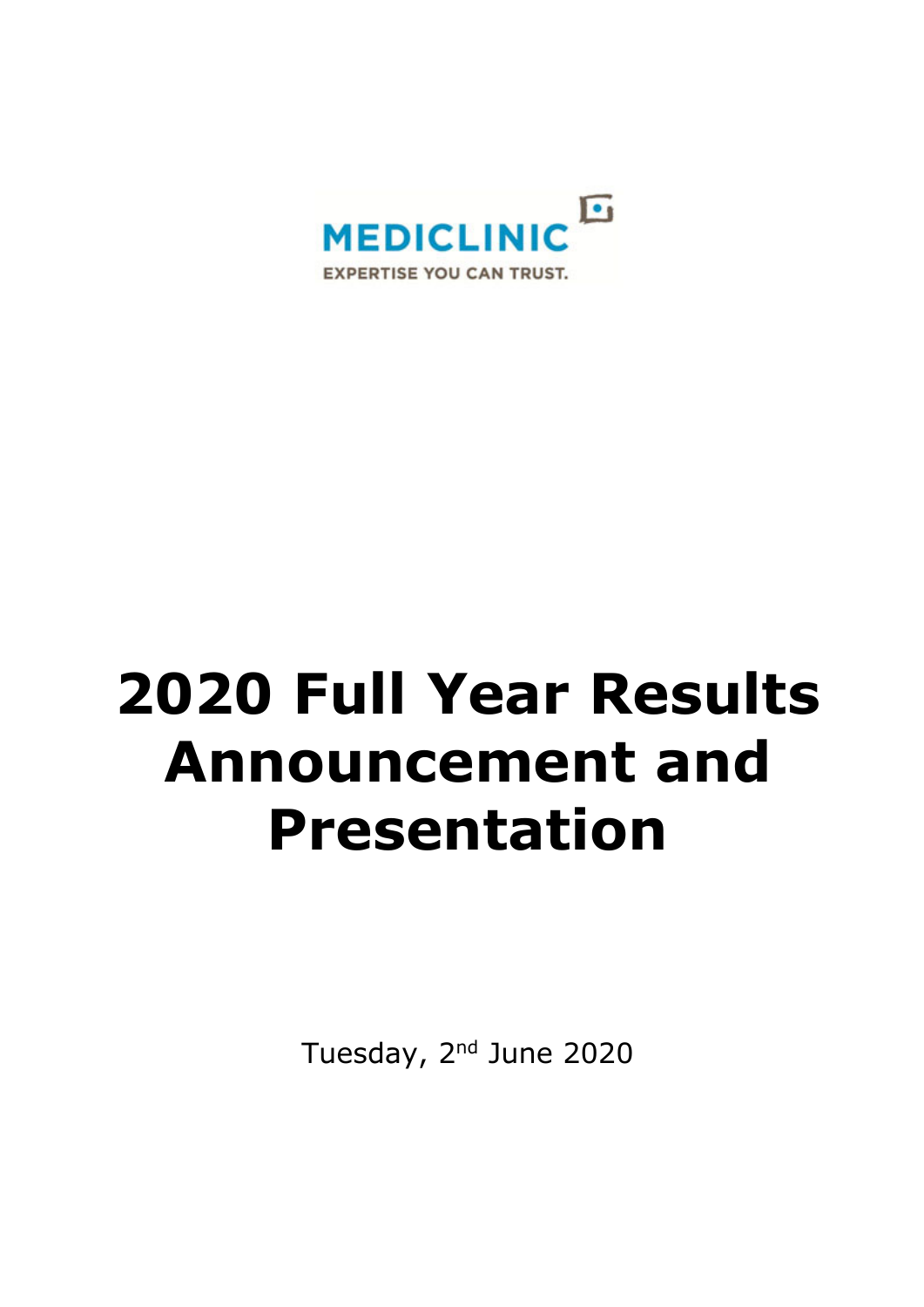# **Introduction**

Dr Ronnie van der Merwe *Group CEO, Mediclinic International*

# **Preamble**

Thank you very much, and good morning. Thank you very much for joining the Mediclinic International 2020 full-year results audio webcast and conference call. As always, I'm joined today by Jurgens Myburgh, Group CFO, and James Arnold, Head of Investor Relations. Firstly, I would like to wish you and your families well during this challenging and uncertain time. It's unfortunate that we will not be able to meet with you face-to-face, as we normally would do in the roadshows that follows this announcement. I'm going to [inaudible], but before I get into the actual results I would like to make some important points regarding our [inaudible] clinical outcomes and patient experience.

# **Patients First**

[Inaudible] for Mediclinic over these last 35 years of business has been our focus on patient safety, clinical quality, and patient experience throughout the last [inaudible]. I am very proud of our progress and achievement in this important area. We invest in many initiatives to ensure we remain a leader in the sector. A good example is that we measure our clinical performance [inaudible] transparency and responsibility at all levels of the organisation. We have incorporated independent clinical experts into the oversight process to ensure we always [inaudible] and objectivity. On the right-hand side of the slide you can see there's a few [inaudible] the international Press Ganey index, as we see this as a key measure of success. I'm pleased to report we've seen further improvement in this area during the year.

#### **Relentless focus: delivering long-term value**

Now moving on to slide number six, before we get into the detail of – on COVID-19, it's impossible – it is important to remember that, for 50 out of the 52 weeks of financial year 2020, we were unaffected by the impact of COVID-19 and we were on track to deliver ahead of expectations. Despite the onset of COVID-19 impacting the Group from mid-March, our full-year financial performance was still broadly in line with expectations – a good achievement overall for us. As a result, we are entering these uncertain times in a strong financial position and with good liquidity. Jurgens will unpack the recent April and May trends in more detail later, but already our operational resilience is showing as performance improves month-on-month.

You will hear many references to the continuum of care today, and this – and that is because it's a cornerstone of our Group strategy and we believe it will support our long-term sustainable growth aspirations. This year, we delivered on an extensive range of projects to further advance our position across the continuum of care, which fits with our goal of enhancing our trusted brand and employer-of-choice status. Our business is nothing without the loyal support of our patients, our people, and our associated doctors.

COVID-19 has created an unprecedented moment in modern history. We play a pivotal role in combating this pandemic, and later in the presentation I will discuss in more detail our comprehensive response to this crisis. Front and centre of our approach is the safety and the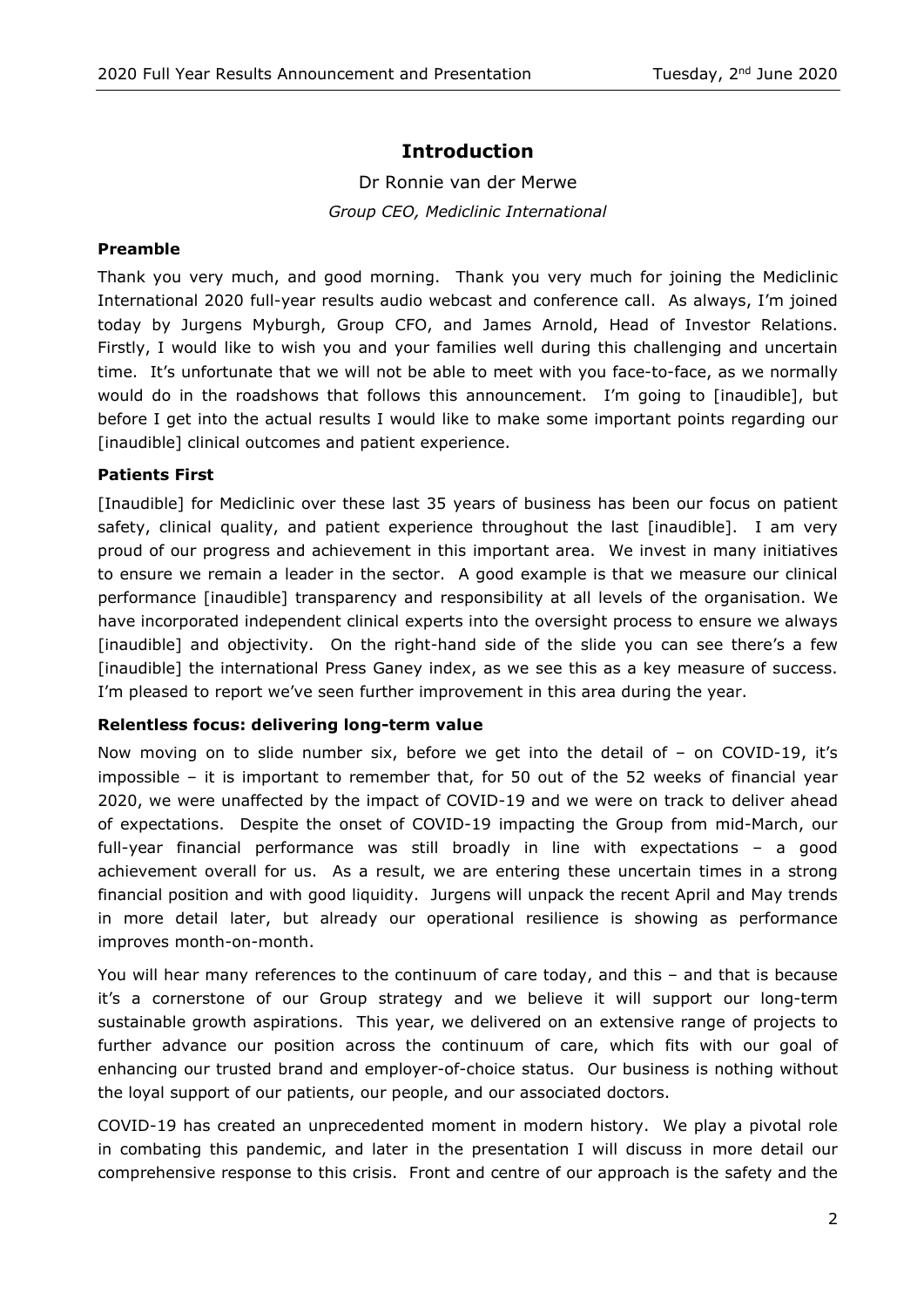welfare of our patients and our people, in particular our front-line staff and our doctors. We've - as - we've already mentioned our agility and adaptability as we skilfully navigate through this challenging time, and we are already preparing for a new norm as the peak of the pandemic recedes. We expect to accelerate many of our strategic initiatives in areas such as digitalisation, innovation, and genetic services as the Group reforms.

#### **FY20 financial performance: broadly in line with expectations despite COVID-19**

Then on to page seven, and I'm going to give a financial performance summary. Jurgens will unpack this in more detail later. Having delivered a solid financial – first-half financial performance, we were on track to outperform in both Hirslanden and Mediclinic Southern Africa until the onset of COVID-19. This demonstrates the strong underlying performances of those two divisions. At Mediclinic Middle East we had great operational delivery, however the challenging macroeconomic and competitive environment impacted the rate of financial delivery. All three divisions contributed to the – contributed to the 5% revenue growth for the year, reflecting a balance between organic growth and acquisitions.

EBITDA was impacted by the effect of COVID on volumes in March, the last couple of weeks of the financial year. Now, March is typically our busiest and our strongest month of the financial year in all three of the divisions. Given the speed of the pandemic, it was not possible to adjust the cost base quick enough as patients volume – patient volumes suddenly dropped. As a result, EBITDA was down 3% compared with up 1% in constant currency if you exclude the impact of COVID-19. We had very strong cash conversion, which supported liquidity of the Group during these uncertain times. And finally on the financials, as part of a broad range of measures to preserve that liquidity, the board took the difficult but prudent decision in April 2020 to suspend the final dividend. The board will keep this under review as we progress through the year.

#### **Significant operational delivery across the Group**

#### *Expanding across the continuum of care and advancing our partnerships*

Then on to slide eight to give a view on operational performance. Operationally, we achieved much during the year and we are really positioning the Group for long-term growth and expansion across the continuum of care. Our aim of this strategy is to offer convenient, highquality, cost-efficient integrated care, and putting the patients at the centre of everything that we do. Our day case clinic strategy continues to be rolled out, and I'm excited about the new clinic in Zurich, which complements clinic Hirslanden service operating in that city. In addition, we are establishing specialised facilities which this year include the acquisition of Denmar, a well-known mental health hospital in Pretoria, as well as the Institute of Orthopaedics and Rheumatology centre of competence in Stellenbosch. In the United Arab Emirates, we are – we have established a dedicated paediatrics clinic in the Springs community of Dubai.

We've made good progress in the key area of building long-term relationships and collaborations with other leading healthcare groups, and one of the most significant potential opportunities in Switzerland comes through our Medbase partnership, the primary care division of Migros. Migros is a very well-known business in Switzerland. We've really advanced our relationship and agreement this year to strengthen our combined service offering with Migros – with Medbase and to establish a network that provides patients with a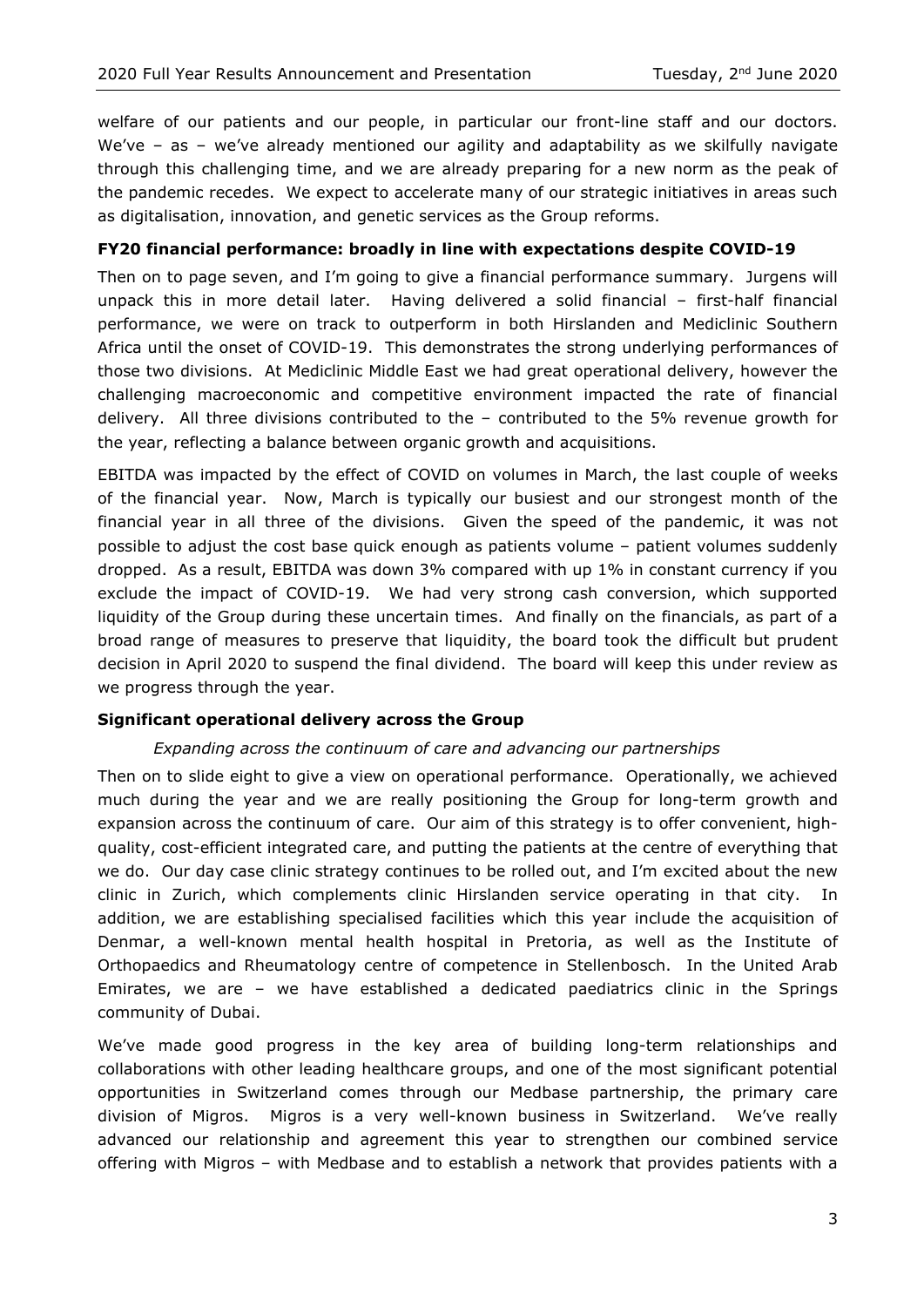full range of integrated care services that's convenient and cost-effective. Next month we will complete the sale of our own three outpatient primary care facilities to Medbase, and together we are creating a joint venture in specialised outpatient radiology, together with further collaboration in digital services. We are quite excited about this partnership.

And new today is the announcement of our strategic partnership with the Al Murjan Group in Saudi Arabia. This partnership gives us the opportunity to benefit from the growing Saudi healthcare market and will initially involve a new 200-bed acute care hospital in Jeddah, which is expected to open in mid-2022. We bring our operational expertise and reputation as manager of – manage – operator of that new hospital, which complements the Al Murjan Group's local knowledge and infrastructure investments.

#### *Advancing our market-leading positions*

Then on to slide nine. Further operational delivery this year, on this slide, shows how we have invested to advance our market-leading position in all three divisions. Considering significant uncertainty and challenges we faced following the regulatory changes in Switzerland over recent years, Hirslanden has successfully adapted to the challenging healthcare landscape to the extent that, before the onset of COVID-19 in mid-March, the division was delivering good underlying inpatient volumes for the first time in a couple of years. This gives us confidence in our ability to continue to grow market share as the environment – the regulatory environment normalises in Switzerland.

In South Africa, in support of our patients-first approach and transparent reporting philosophy, we now publish per-hospital clinical performance results on our website. We are the first to do this in South Africa, and it builds on our initiative a couple of years ago where we started to publish patient experience scores per hospital. We want our patients, our doctors, and our staff to have as much information available to them as possible so they can make the right choices. At the same time, we are confident in our ability to deliver. In the UAE and in Switzerland, we will be embarking on an exciting new venture, rolling out genetic services to our clients. The ability to provide next-generation gene sequencing as part of our clinical services offering is a cornerstone of providing a broad range of precision medicine services and bringing Mediclinic much closer to our clients. Precision medicine is an emerging approach to disease management and prevention that considers the unique genetic makeup of each individual patient when formulating treatment regimes. Finally, we will see several other examples of digital projects and services we have launched. Later, I will take you through this key part of our growth strategy.

#### **Diversified healthcare services group with leading-market positions**

Let me now turn to the uniqueness of our business, which is on slide number ten. This highlights the key differentiation between Mediclinic and many other regional or singlecountry healthcare providers. We are truly a unique, diversified healthcare services group, given our geographic spread and broad range of services that we've delivered over 55 years and three continents. The pie on the right of the slide demonstrates that we currently generate over 50% of our revenue from outpatient and day-case settings, but it is also important to – important to remember that our acute care inpatient services offering is also very difficult to replicate and build from the ground up. It requires expertise and investment over many years in people, processes, and facilities to benefit from this core services offering which we now leverage to expand across the continuum of care. This gives us unique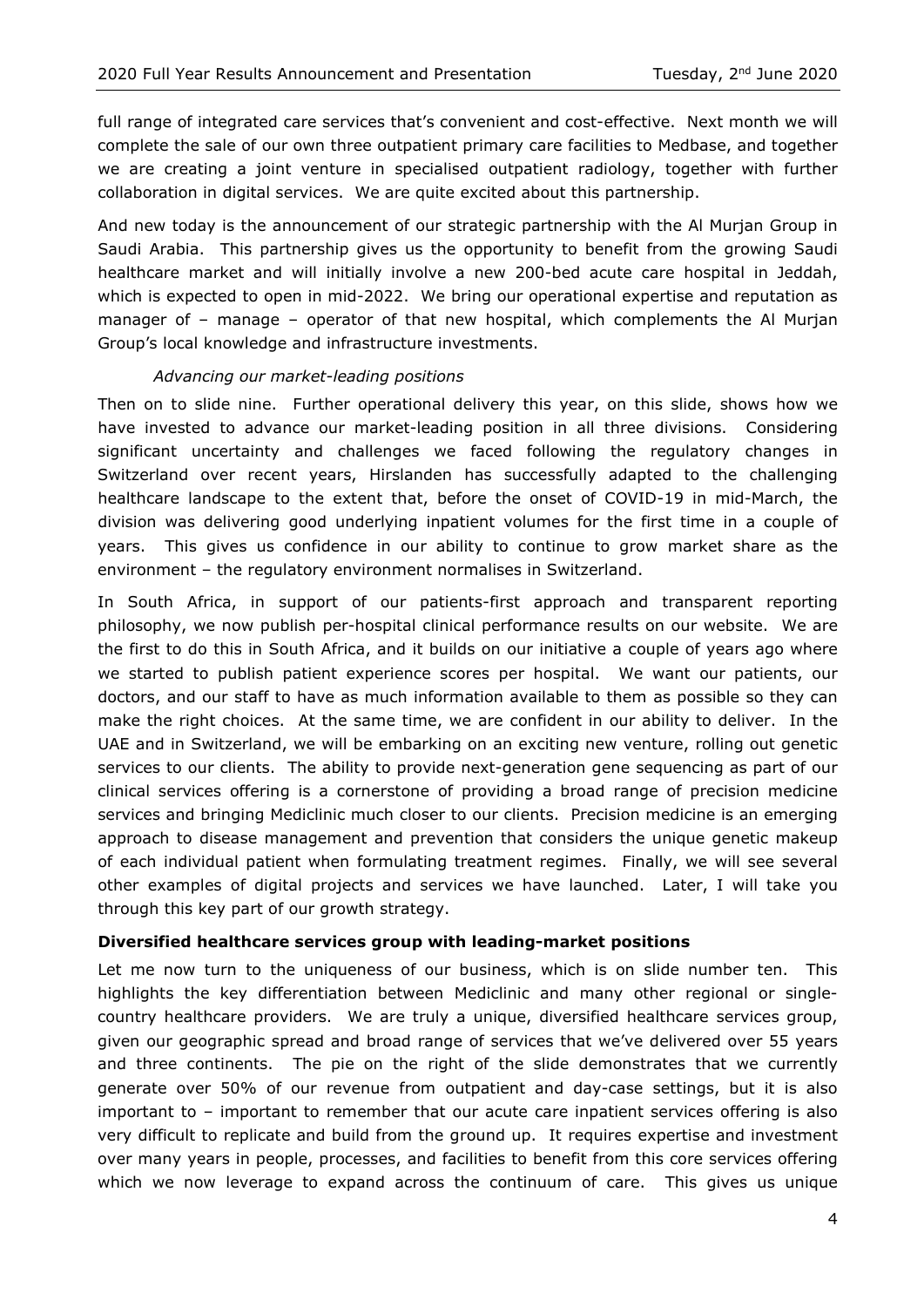perspective, it gives us insight, and the ability to add value as we move geographically across the continuum of care.

It's important to also note that around 50% of the Group revenue is represented by nonelective, specialist-orientated acute care inpatient services and emergency care. This is worth highlighting because, when you look at the impact of COVID-19 on the Group during lockdown, we have a strong foundation of core revenue that remained with us during these challenging months of April and May. This illustrates the underlying demand for our urgent and emergency healthcare services, and it emphasises our operational resilience. When you then add the backlog in elective procedures due to lockdown restrictions, the revenue trend in May is clearly much more – a much more positive one than what we experienced in April. We are seeing the spread of this recovery differ between regions, with the Hirslanden performing close to the comparable period of last year.

And that – and with that, I would like to hand over to Jurgens, who will now take you through the financial results in more detail. Thanks, Jurgens.

# **Financial Review (Adjusted Pre-IFRS16)**

Jurgens Myburgh *Group CFO, Mediclinic International*

#### **IFRS 16**

Good morning everyone. I hope you can hear me okay and thank you for all your time. Briefly, before we get into the numbers, as you all know by now, the Group adopted the new IFRS 16 leases standard on 1<sup>st</sup> April. For comparative purposes, the FY20 results are, for the last time, presented on a pre-IFRS 16 basis as well. In this presentation, therefore, unless stated otherwise, the results are adjusted and on a pre-IFRS 16 basis. A complete reconciliation dealing with the effects of this change is included in the results announcement and in the appendix to this presentation.

# **Group results broadly in line with expectations despite impact from COVID-19**

On to page 12, starting with the Group income statement. The Group delivered an adjusted financial performance broadly in line with expectations. Revenue was up 5% to  $£3.1$  billion and up 4% in constant currency terms. Revenue growth was driven by a balance of organic growth and incremental acquisitions across the Group, with the latter contributing about 2% of the constant currency growth for the year. As indicated in the recent trading update, adjusted EBITDA was down 3% at £480 million, and down 3% in constant currency terms as well. The Group's adjusted EBITDA margin was 15.6%.

As I indicated at the time of the trading update, March – and Ronnie mentioned earlier as well – March is typically one of our busiest operationally and strongest revenue months across the Group, and all three divisions were affected by the onset of the COVID-19 pandemic in March as we approached year-end. Furthermore, the sudden imposition of national lockdowns, restrictions to elective procedures and associated measures aimed at reducing the spread of the virus impeded any proportionate operational response to the cost base, thus exacerbating the impact on profitability. Indicatively, adjusting for the impact of COVID-19, revenue growth would've been 5% and EBITDA would've been up by about 1%, both of those in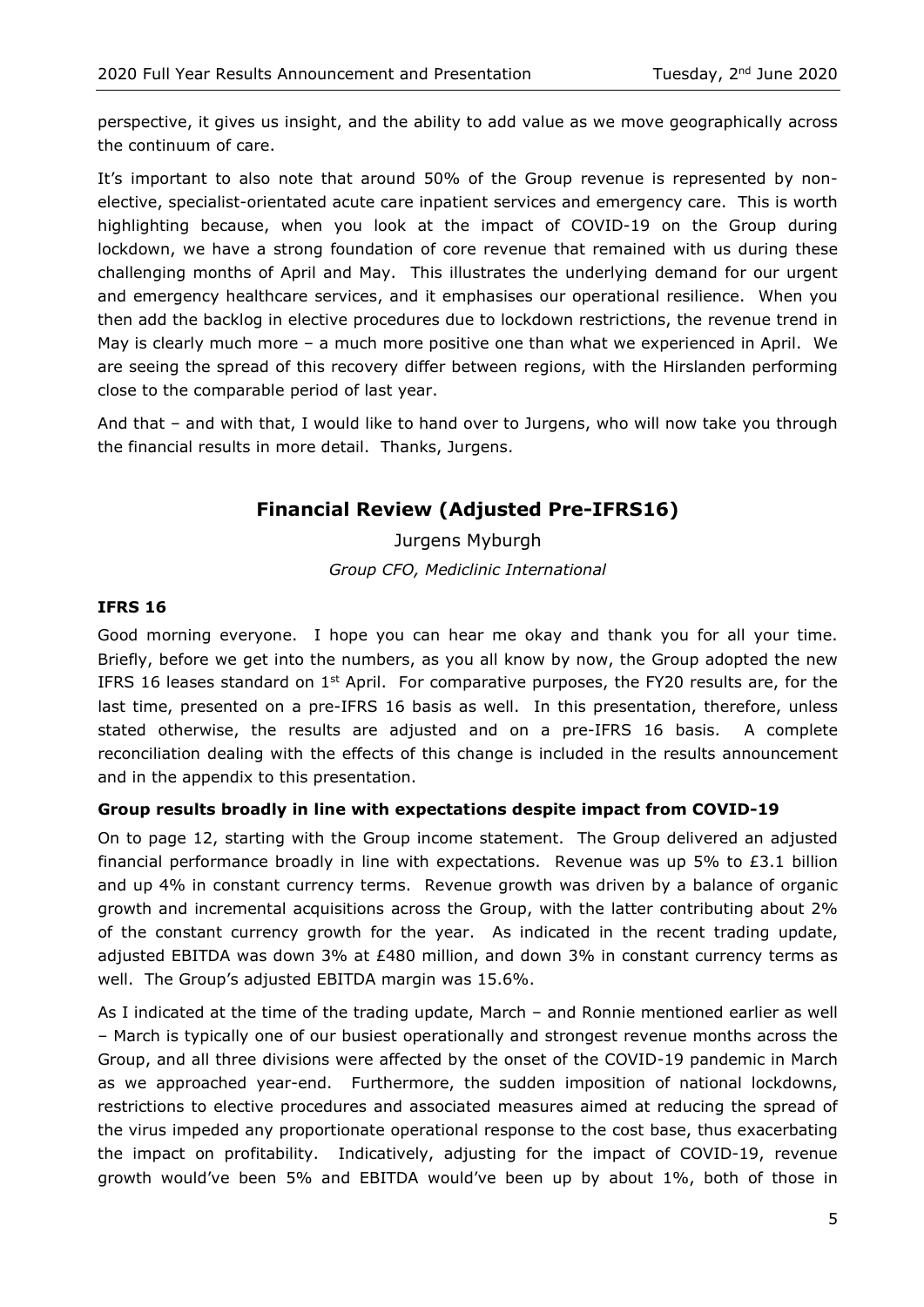constant currency. Adjusted depreciation and amortisation was up 5% to £171 million, in line with expectations, reflecting continued selective investment aimed at growth and upgrades to infrastructure to enhance patient experience and clinical quality. Adjusted operating profit was down 5% at £312 million. Adjusted net finance costs were flat at £57 million, also in line with expectations, and the adjusted effective tax rate for the period of 22%, increased mainly by the release of previously recognised deferred tax assets and the non-recognition of deferred tax assets in – on Swiss tax losses.

Finally, adjusted earnings and adjusted earnings per share were down 8% at £182 million and 24.7p respectively. As part of the Group's response to preserving its liquidity position through the crisis, the board has taken the difficult but prudent and appropriate decision to suspend the dividend. The board recognises the importance of its dividend to shareholders and will keep this position under review.

#### **Group revenue reflects balanced growth**

Over the page, turning to segmental breakdown of revenue, the Group achieved revenue gross across – growth across all three divisions, despite the impact of COVID-19. As mentioned, this was driven by a balance of organic growth and incremental acquisitions across the Group. Hirslanden and Southern Africa's revenues reflected contributions from Clinique des Grangettes in Switzerland and Intercare and Denmar in Southern Africa. In the Middle East, revenue growth was driven by the ramp-up of the new Parkview hospital in Dubai and the continued gradual improvement in the Abu Dhabi business, where Mediclinic Airport Road is delivering good growth.

# **Group EBITDA impacted by COVID-19: March typically the strongest month of the year**

Over the page on page 14, on the segmental breakdown of EBITDA, Hirslanden's EBITDA result was in line with expectations, despite the impact of COVID-19, and was in fact exceeding expectations until the onset of it in the middle of March 2020. Mediclinic Southern Africa's EBITDA margin was also in line with expectations and reflects the anticipated additional cost of initiatives to enhance clinical standards and to expand across the care continuum. In the Middle East, while we are pleased with the operational positioning, financial delivery is slowed by weaker market fundamentals, exacerbated in March 2020 with COVID-19 lockdowns and restrictions on non-elective procedures.

#### **Performance in line with expectations: good progress adapting Hirslanden**

Over the page, looking at the divisional results in more detail and starting with Hirslanden. Including the contribution from Clinique des Grangettes, which was consolidated from  $1<sup>st</sup>$ October 2018, FY20 revenue increased by 1% to CHF 1.8 billion. On a like-for-like basis, revenue is down 1.2% from the prior year, with inpatient revenue down 2.3% and outpatient revenue up 1.5%, reflecting the final period of the out-migration regulation directly impacting volumes. In the fourth quarter of our financial year – which is the first quarter of the calendar year – before the onset of COVID-19, Hirslanden was achieving low single-digit volume growth, an encouraging trajectory for the business. EBITDA was broadly in line with expectations, down 7% to CHF 266 million with an EBITDA margin of 14.8%. The decline reflects the expected impact of out-migration through to the end of December 2019. Hirslanden converted 116% of adjusted IFRS 16 EBITDA into cash generated from operations, reflecting improved revenue cycle management.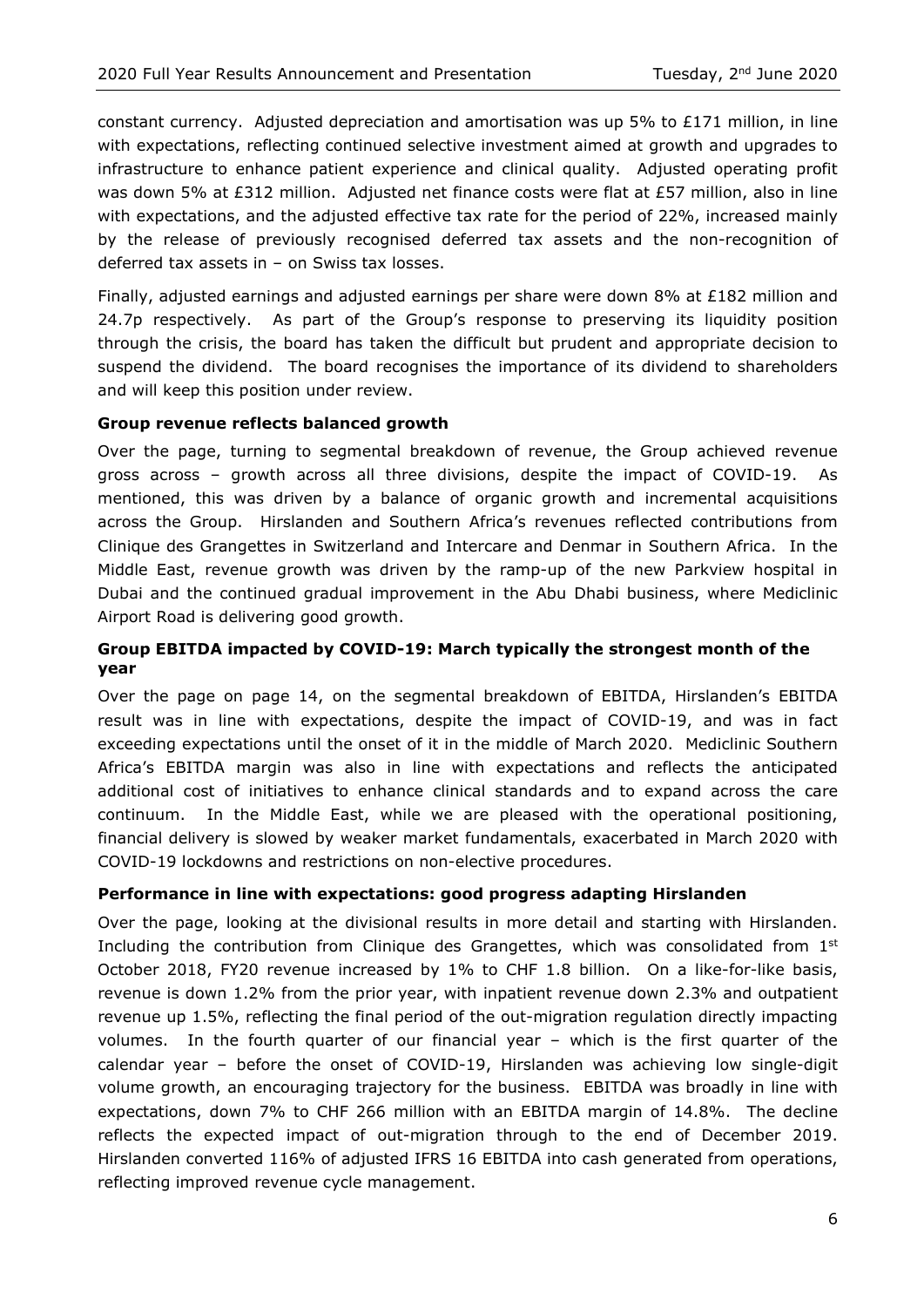#### **Solid performance in Southern Africa: in line with expectations**

Over the page, on South Africa – page 16, that is – despite the impact of COVID-19 in late March, Mediclinic Southern Africa's revenue increased in line with the upwardly revised guidance that we provided in December 2019, up 7% to ZAR 17 billion. Bed days sold increased by 2.5% and average revenue per bed day increased by 4%. On a like-for-like basis, excluding Denmar and Intercare, revenue was up 5.6% from prior year, with bed day growth of 0.1% and revenue per bed day growth of 5.4%.

Adjusted EBITDA was flat – excuse me. Adjusted EBITDA was flat at ZAR 3.4 billion, with the adjusted EBITDA margin in line with expectations at 19.9%, reflecting costs incurred to further enhance clinical standards and to expand across the continuum of care, with the Intercare acquisition and the new Mediclinic Stellenbosch hospital and day care clinic both incorporating leasehold properties and consequent rental charges. Depreciation and amortisation increased in line with our expectations by 10%, mainly due to increased spend on hospital infrastructure upgrades and medical equipment. This above-inflation increase is expected to extend into FY22 as we continue the upgrade cycle in Southern Africa. The division converted 104% of EBITDA into cash generated from operations, reflecting continued good working capital management.

#### **Challenging Middle East environment: good operational delivery**

On the Middle East, Middle East delivered on a number of operational projects during the year. However, macroeconomic challenges, the competitive environment and the earlier onset of COVID-19 restrictions slowed the financial delivery, with revenue up 6% to AED 3.5 billion. Inpatient admissions were up 5.4% and outpatient cases were up 2.9%. Specifically in the fourth quarter of the period, volumes were further impacted by flooding in the region during January 2020 and the fact that our COVID-19 lockdowns and restrictions on outpatient and non-elective procedures imposed in March 2020.

In Dubai, revenue growth for the period was 9%, reflecting the significant contribution from the new Mediclinic Parkview hospital which continued to perform ahead of expectations, and an improved, stable performance at Mediclinic Welcare hospital, offset by the impact at Mediclinic City hospital from the new hospital opening and a modest decline in outpatient clinic volumes.

In Abu Dhabi, the revenue growth for the period was 1%, benefiting from the investments made to enhance the business and operational performance over recent years. Mediclinic Airport Road hospital saw inpatient and outpatient volumes up 11% and 8% respectively during the period, with continued improvement in revenue per admission. The slow revenue growth is reflected in the division's EBITDA, which decreased by 1% to AED 422 million, with the adjusted EBITDA margin decreasing to 12.3%. Adjusted depreciation and amortisation increased by 9% and net finance costs increased to AED 40 million, both as expected, following the opening of Mediclinic Parkview hospital. The Airport Road expansion which will be commissioned this year will, under IFRS 16, drive a further increase in depreciation and finance costs, especially in the second half of FY21. The division converted 98% of adjusted EBITDA into cash generated from operations, due to improved collections.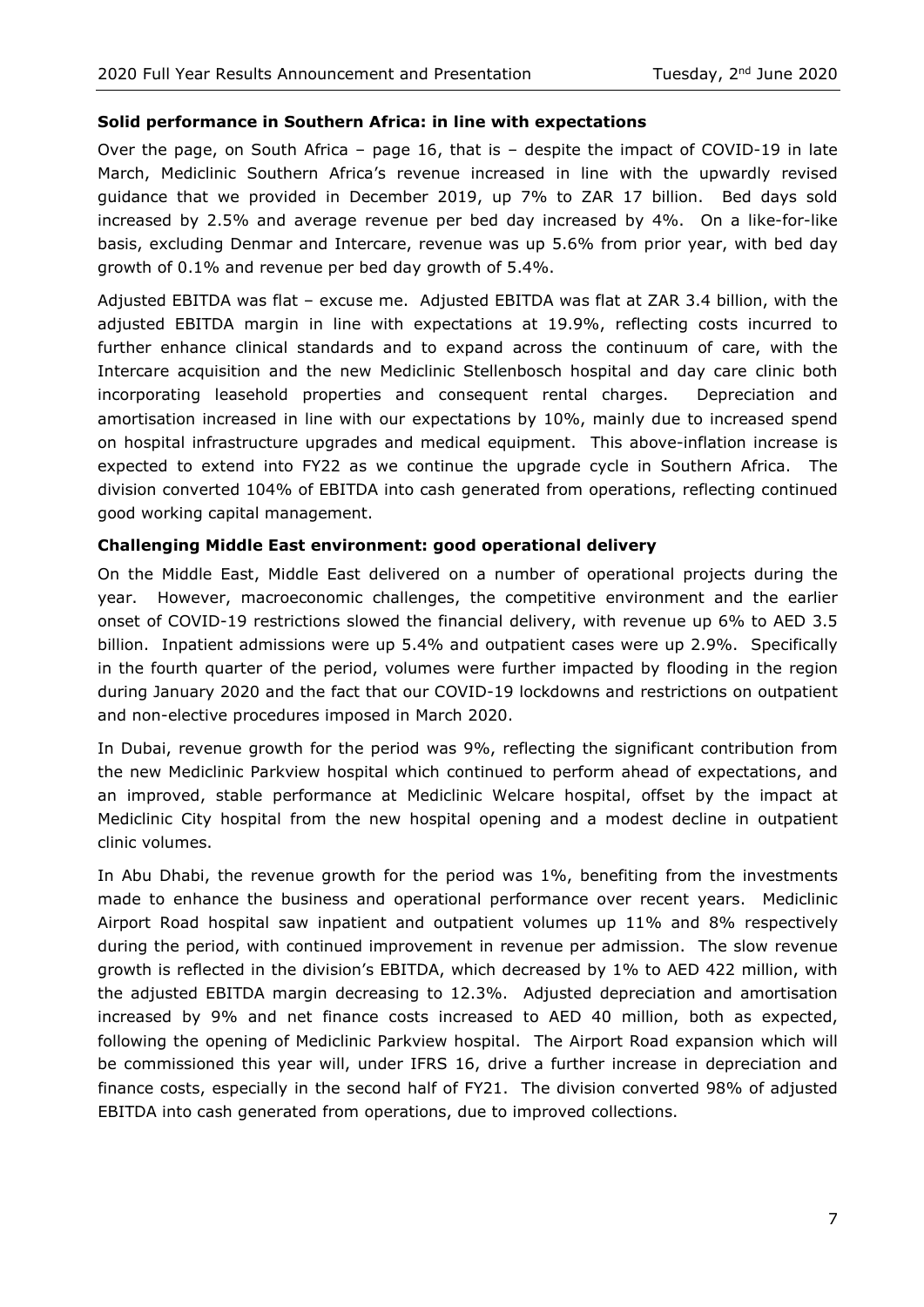#### **Maintaining a strong Group balance sheet: adoption of IFRS16**

On page 18, then, the balance sheet. As I mentioned at the outset, we've adopted IFRS 16 leases standards, which required operating leases to be accounted for on-balance-sheet from  $1<sup>st</sup>$  April. The balance sheet thus reflects right-of-use assets of £675 million and capitalised lease liabilities of £703 million. With the reverse acquisition of the Al Noor Group that became effective on 15<sup>th</sup> February 2016, Mediclinic International plc recognised goodwill of approximately £1.4 billion. In line with the requirements of IFRS, goodwill is tested only for impairment.

In the UAE, the weak macroeconomic and sustained competitive environment, exacerbated by the pressure from lower oil prices and the COVID-19 pandemic, affected key inputs to the review and gave rise to impairment charges amounting to  $E481$  million. Mediclinic Middle East is a leading private healthcare provider in the United Arab Emirates, with a strong brand and reputation, and generates good free cash flows. The division has absorbed business and operational changes in Abu Dhabi following the Al Noor merger, but in – has emerged well-positioned operationally for long-term sustainable growth, and the Group remains optimistic about the medium- to long-term prospects of this business.

During the period, Hirslanden reduced its secured debt by CHF 117 million, with a 50 million scheduled repayment and 67 million optional repayment. At the period end, the Group's leverage ratio remained stable at 3.4x, reflecting net debt incurred of £1.6 billion on tangible fixed assets of other  $E4$  billion. With the adoption of IFRS 16, the leverage ratio is approximately one turn higher.

Our recent financial performance has resulted in a Group return on invested capital of 4.5%, which is below our weighted average cost of capital. As Ronnie has indicated, we believe that there are strategic and operational opportunities that we're working on that we expect will deliver improved returns over time. Ronnie will take you through some of these in more detail later.

#### **Strong cash conversion supports increasing cash position**

Finally, before I hand back, on the – page 19, the cash flow statement, the Group achieved cash flow conversion of 109%, ahead of our targeted 90 to 100%, with strong delivery driven by improved cash collections across the Group. This delivered a strong cash position of £309 – £329 million at year-end, positioning us well as we entered the COVID-19 pandemic.

With that, I'll hand back to Ronnie to take us through the opening slides of the  $-$  of the COVID section.

# **COVID-19: Our Response**

Dr Ronnie van der Merwe *Group CEO, Mediclinic International*

Thank you, Jurgens. Now let's take you through the – our response to COVID-19. Clearly we're now navigating uncharted waters, with COVID-19 presenting new and significant uncertainty to our business. We benefit from the broad range of expertise and skills we have amongst our teams, which has provided us with unique insight to respond to this pandemic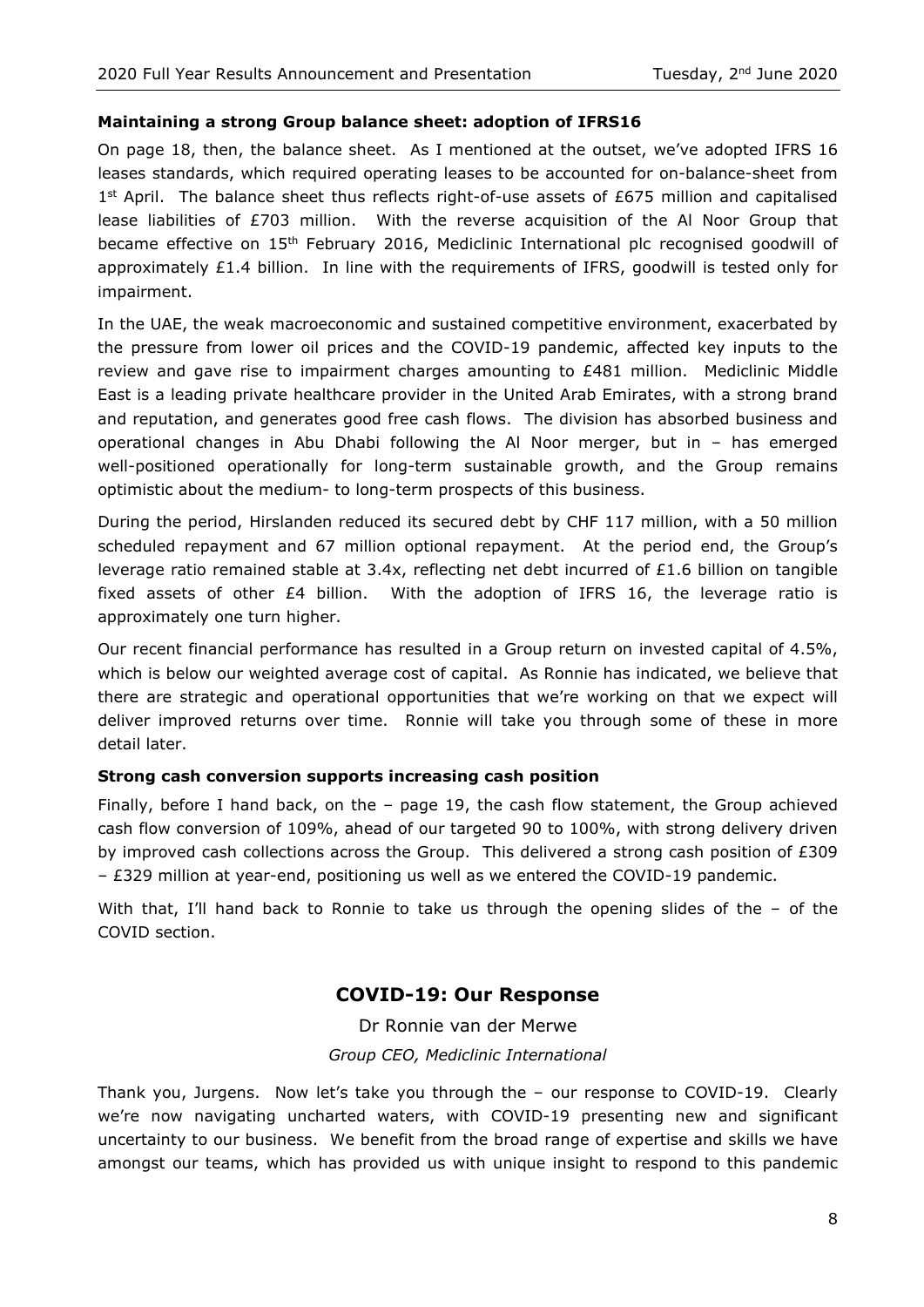effectively and efficiently. Thanks to our strong financial position and liquidity, we can focus on supporting our people, our doctors, our patients, and the local health authorities in our different territories in the best possible way.

#### **COVID-19 emergency preparedness: unique international expertise and insight**

On slide 21, there's a summary of our approach that prepares, protects, and mobilises Mediclinic during this pandemic. The Group task force, which is centrally coordinated by Chief Clinical Officer Dr René Toua, leads the response according to a comprehensive business continuity framework that includes clinical, operational, and financial aspects of the business. Divisional task forces drive our response tactically by rapidly implementing action plans when and where necessary. These teams are constantly assessing and re-evaluating Mediclinic's response to this dynamic and evolving situation. Our COVID-19 preparedness plans have matured over the last weeks, greatly enhanced by our Group approach of centrally-led collaboration across geographies, which each are at – each of our geographies are at different stages of the pandemic process, makes it more interesting. Our priority is the safety of our patients, our employees – especially the front line or employees affiliated of the contracted service providers, all of which are of critical importance. Now, I've been very impressed with the Group's ability to adapt and innovate quite rapidly and we have invested in several key initiatives to deal more effectively with this crisis, and I'm going to mention a few.

Firstly, we strengthened our supply chain to secure additional personal protective equipment, medical and surgical consumables, and medical equipment. Secondly, we increased our care capacity by acquiring additional ventilators, expanding our critical care capacity, sourcing more critical care staff and establishing alternative interim facilities to admit asymptomatic and low acuity patients where indicated. Thirdly, we reconfigured our hospitals into separate areas for COVID and non-COVID cases. Fourthly, we increased testing capability by establishing test stations and additional lab testing facilities. Fifthly, we established new services like telemedicine, prescription home delivery services of chronic medication – we created drive-through pharmacies, 24-hour client and crisis control centres, online risk assessment tools and software to track and trace. And number six, we established a crossdivisional critical care forum to ensure that our doctors – the ones that are managing patients in critical care – stay abreast of the newest treatment protocols as they evolve in this relatively unknown disease.

We follow the strict principles and guidelines established by the relevant local authorities that are aimed at slowing the spread of the disease, with input to policy formulation from our own experts. We work closely with the health authorities in this regard. In addition, clearly defined infection prevention and control, as well as communicable disease emergency preparedness programmes that govern admissions, containment, triage, and treatment of suspected or confirmed cases, are established and strictly enforced in all our divisions. Despite these efforts, we had two hospitals out of 76 with local outbreaks. These were handled swiftly and decisively, and both hospitals returned to normal operations after minimum downtime.

#### **Mediclinic's expert response during the phases of COVID-19**

On slide 22, we show phases of the pandemic. So this is what we do for planning purposes; we view the pandemic in terms of phases and this slide illustrates the impact of these phases on the business. The two phases Jurgens and I will focus on for now will be the 'protect and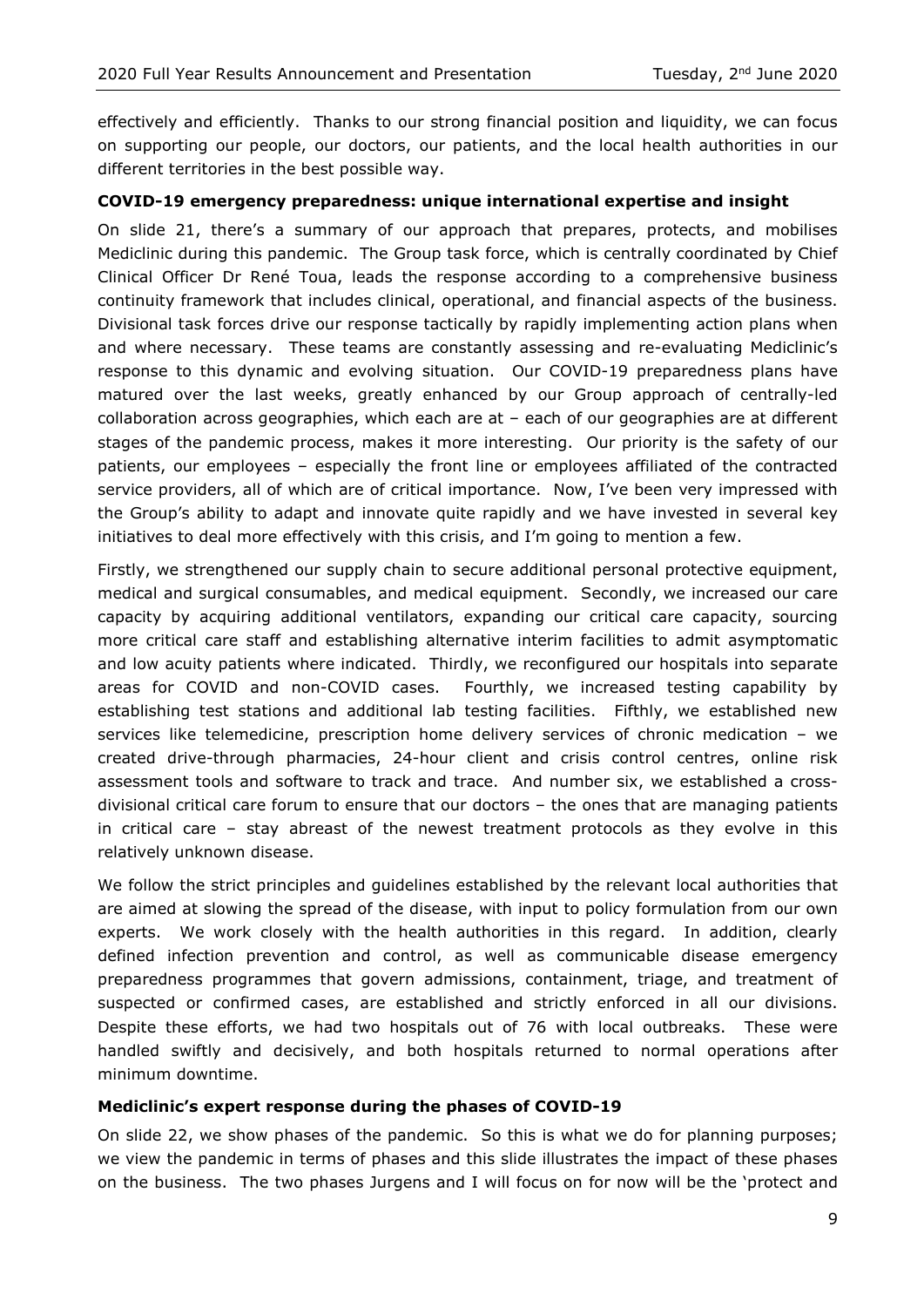respond' as well as the 'adapt' phases, as these are the ones with the biggest impact on our business. I will discuss the post-pandemic reform phase towards the end of the presentation today.

As the severity of the pandemic increased during March and April, most countries introduced national lockdowns restricting movement of people and business operations, as you all experienced. Healthcare industries across the world were impacted in two ways, namely the suspension of elective procedures – as they had to create capacity for COVID cases – and also sick patients not seeking healthcare because of the fear of contamination. Impact on private healthcare providers during the 'protect and respond' phase was profound, with drastic volume declines never seen before. The impact has been different between providers and countries depending on many factors, including restrictions of lockdowns and government interventions, age, demographics, popular density, the role of private providers in the respective healthcare systems, and many more. Mediclinic has a strong foundation of urgent and emergency services and was impacted to a lesser extent than some other organisations offering predominantly elective surgery.

Moving to adapt – to the 'adapt' phase, recover of – recovery of operations will be different in the different territories in which we operate. Switzerland is past its peak; the peak wasn't as intense as we thought it would be and Hirslanden has returned to near-normal levels of activity. The UAE and South Africa are some way off from reaching their pandemic peaks, and although lockdown restrictions are being lifted, hospital operations will be affected by having to deal with high caseloads of COVID patients for some time to come.

The Group will support – with support from doctors and the health authorities, has developed detailed operational plans to allow for the safe and efficient reintroduction of elective procedures. Although this will be a period of adjustment as more health services return, we are constantly evaluating and adjusting our approach according to the scenario planning and crisis management practices that we've implemented. We will remain highly diligent. The red arrow at the bottom of the slide demonstrates that the possibility of move – having to move back from respond – from 'adapt' to the 'respond and protect' phase during a possible second wave and the accompanying lockdown that might happen. We have all the necessary systems in place to deal effectively with this – such an eventuality.

In summary, the most important success factors in responding to this pandemic are the following: lockdowns and how we [inaudible]. Secondly, the intensity of the pandemic waves and the response to the – to them. Thirdly, our ability to safely deal with COVID and non-COVID patients simultaneously in the same facilities. Number four, ability to reactivate elective and urgent care pipelines through telemedicine and pharmacy activities. Number five, our ability to alleviate patient fears through communication. Number six, our agility in creating additional services and revenue via expanding lab services, for instance, increasing lab – ICU capacity, etc. Number seven, our proactive response to the economic consequences through rigorous scenario planning. And lastly, dealing with the authorities and how they respond. We are well-prepared to deal efficiently with all these factors and feel confident in our ability to become stronger – a stronger organisation as a result of this.

With this, I will let Jurgens take you through the financial planning of COVID-19. Thanks, Jurgens.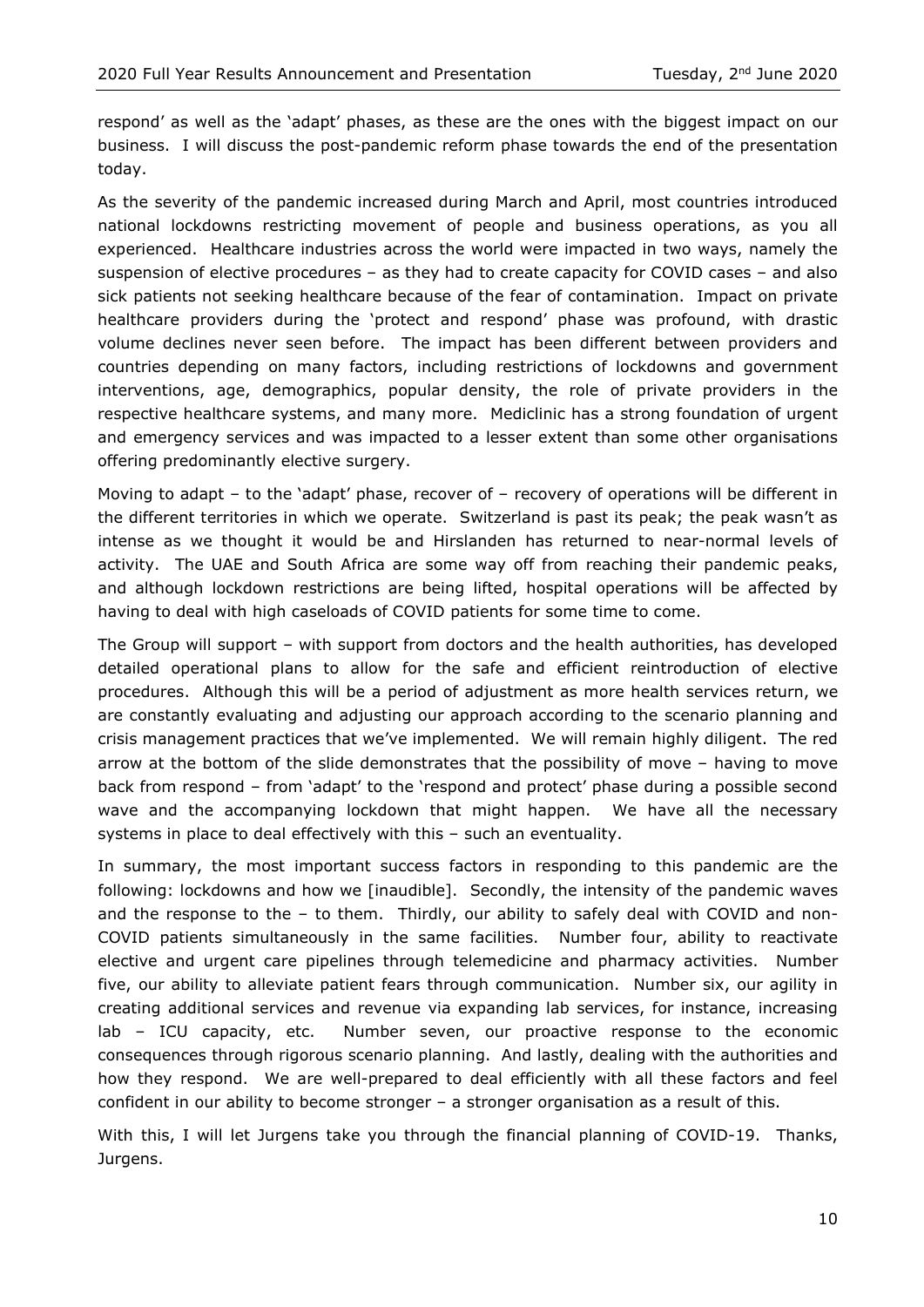#### **Strong financial position and liquidity: proactive and appropriate measures taken**

**Jurgens Myburgh:** Thank you very much, Ronnie. I'm on page 23 of the – of the presentation. The severity, duration and full impact of this pandemic and its economic aftermath on all businesses, including ourselves, remains uncertain. To financially plan for the – for the impact of the pandemic, what we did is we analysed various scenarios informed by epidemiological forecasts. We anticipated medium-term economic impact of lockdown and other measure – measures in response to the pandemic to determine its combined estimated impact on revenue, profitability, and cash flows. While recognising the ongoing acute care and emergency services offered across the Group, which underpin revenues, there remains a risk to elective procedures and outpatient activity from a continuation or reintroduction of lockdown and other measures in response to the pandemic, the availability of staff and the disruption in the supply chain. These will be partially offset by the Group's response to the crisis and the potential increase in demand from postponed elective procedures and outpatient activity as restrictions are relaxed.

As part of the Group's proactive response to maintaining its liquidity position and optimising its response to the crisis, a number of actions were taken, including postponing or reducing capital expenditures and administrative costs, further optimising working capital management, suspending the dividend – a position that will be kept under review – and postponing salary increases for all managerial positions. At 31<sup>st</sup> March 2020, the Group had material headroom to covenants in its existing borrowings and a strong liquidity position leading into the global pandemic. The cash and available facilities of the Group at year-end were £518 million, and the Group leverage ratio on incurred debt was 3.4x. A further unused bank facility in Switzerland of CHF 250 million was reactivated after year-end as part of the proactive measures taken with lenders.

All three divisions have recently refinanced their debt, and therefore maturities are relatively long-dated. The nearest-term material maturity is a Swiss bond of CHF 145 million due in February '21; the unrealised bank facility that I referenced earlier of CHF 250 million is available to fully repay the bond. As a matter of prudence, given the uncertainty of the impact on EBITDA, we proactively engaged with lenders to obtain certain covenant test waivers, with the next tests in the Middle East in June 2021, and September 2021 for Hirslanden and Southern Africa. All remaining covenant tests have sufficient headroom, based on the range of modelled scenarios. We have excellent long-standing relationships with our lending banks, continue to engage proactively and constructively with them, and of course we appreciate their support.

#### **Accessing the financial impact of COVID-19: demonstrating our operational resilience**

Finally – I'm over page on page 24. Finally and importantly, the current trading and the impact of COVID-19 on the Group. Given the unprecedented nature of this pandemic, we have sought to prepare the Group for potential outcomes that seem reasonably possible. The trends I'll talk you through in April and May are presented not as a guidance or a forecast, but to demonstrate how the Group is likely to perform during the different phases of the pandemic that Ronnie highlighted earlier, without seeking to predict which outcome is most likely.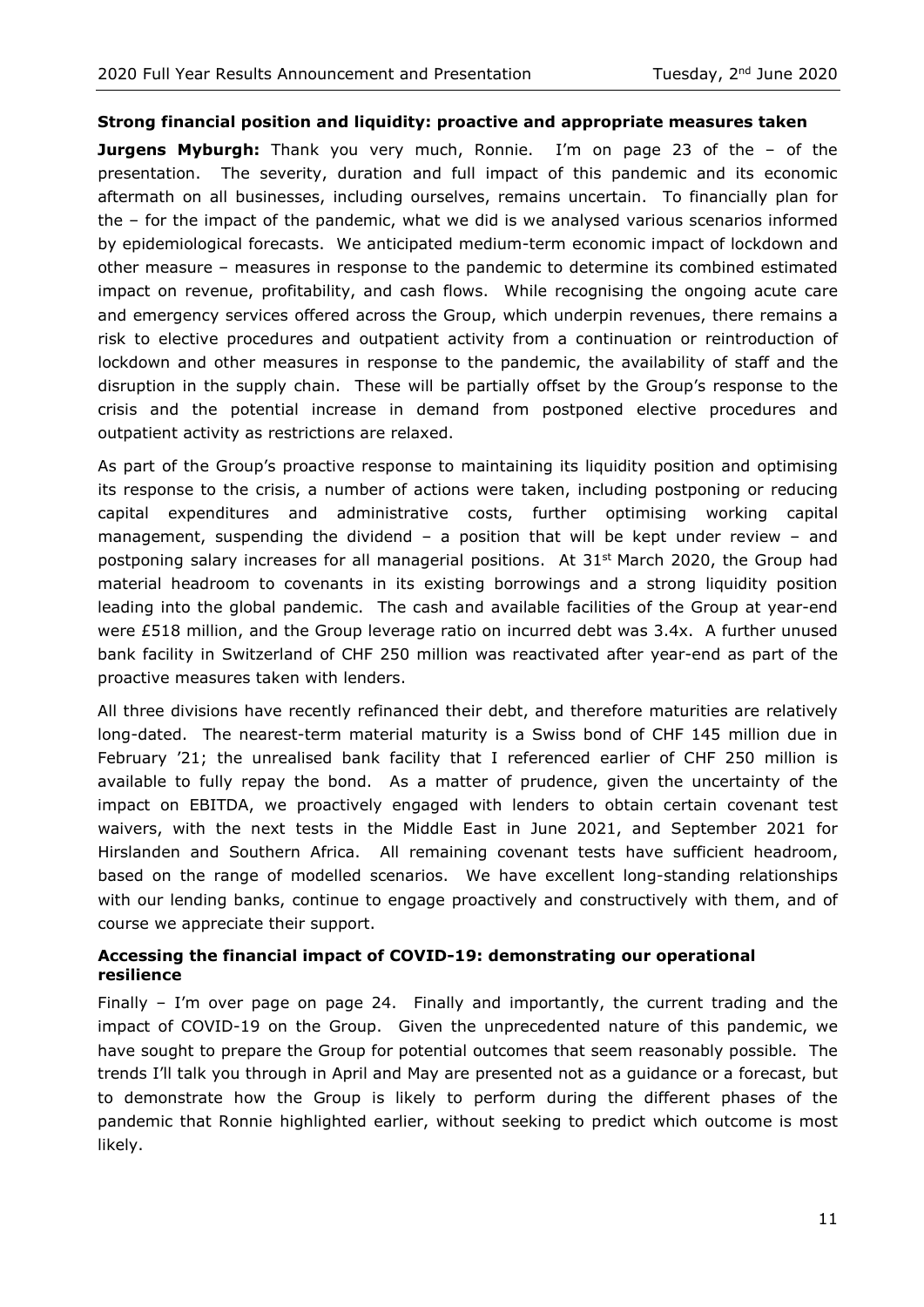April 2020 represented the aforementioned 'protect and respond' period across the Group, with revenue down around 35% versus the prior year period. That represented a decline of 30% at Hirslanden, 40% at Mediclinic Southern Africa and 30% in the Middle East. As a result of the relatively higher fixed cost base associated with operating acute care hospitals, the revenue declines in April materially impacted EBITDA in all divisions. In April, the EBITDA loss was CHF 15 million at Hirslanden – these are round numbers – ZAR 100 million in Mediclinic Southern Africa and AED 10 million in the Middle East. The Group EBITDA loss was around £20 million, compared with a profit of £40 million in April last year.

The relaxing of initial social lockdown measures and the phased reintroduction of elective procedures and outpatient activity has occurred across the Group. The latter began in Switzerland from 27<sup>th</sup> April, in Southern Africa from 1<sup>st</sup> May, and Dubai from 8<sup>th</sup> May. In this context, we've observed noticeable increases in inpatient admissions and outpatient attendance throughout May, in line with the aforementioned 'adapt' period. In May 2020, the Group expects a sequential monthly improvement in revenue, up 30% on April, while down around 15% versus the prior period, with the impact at divisional level expected to be around 5% at Hirslanden, 25% at Mediclinic Southern Africa and 20% in the Middle East. This provides a good indication of the operational resilience of the Group. Given the operating leverage of the business, this is expected to deliver a material sequential improvement in EBITDA between April and May, with indications that all three divisions will make a positive contribution in May.

The Group's original FY21 CAPEX budget, in constant currency, is £243 million. The current monthly expenditure run rate is approximately 25% of the original budget and is expected to increase as the impact of COVID-19 on the business passes. Cash and available facilities at the end of May was £490 million, compared with the £580 million at the end of March. The Group will continue to monitor operating cash flow generation and maintain strict working capital management and capital investment to balance liquidity preservation with the necessary investment.

With that, I conclude and I hand back to the operator for questions. No, sorry -

**Ronnie van der Merwe:** It's only me – it's only – it's me again.

**Jurgens Myburgh:** – hand it back to Ronnie. Apologies.

**Ronnie van der Merwe:** It's fine. We're not sitting in the same facility now, so we are - we have to do – give verbal messages to one another.

# **Operational and Strategic Delivery**

Dr Ronnie van der Merwe *Group CEO, Mediclinic International*

#### **Driven by our clear Group strategy**

I'm on page 26, Group strategy, and I'm just going to make a couple of comments and then we are – then we can go on to Q&A. Before I go on, I received a message that my sound wasn't very good in the beginning, so – on the very first slide – and I apologise for that and I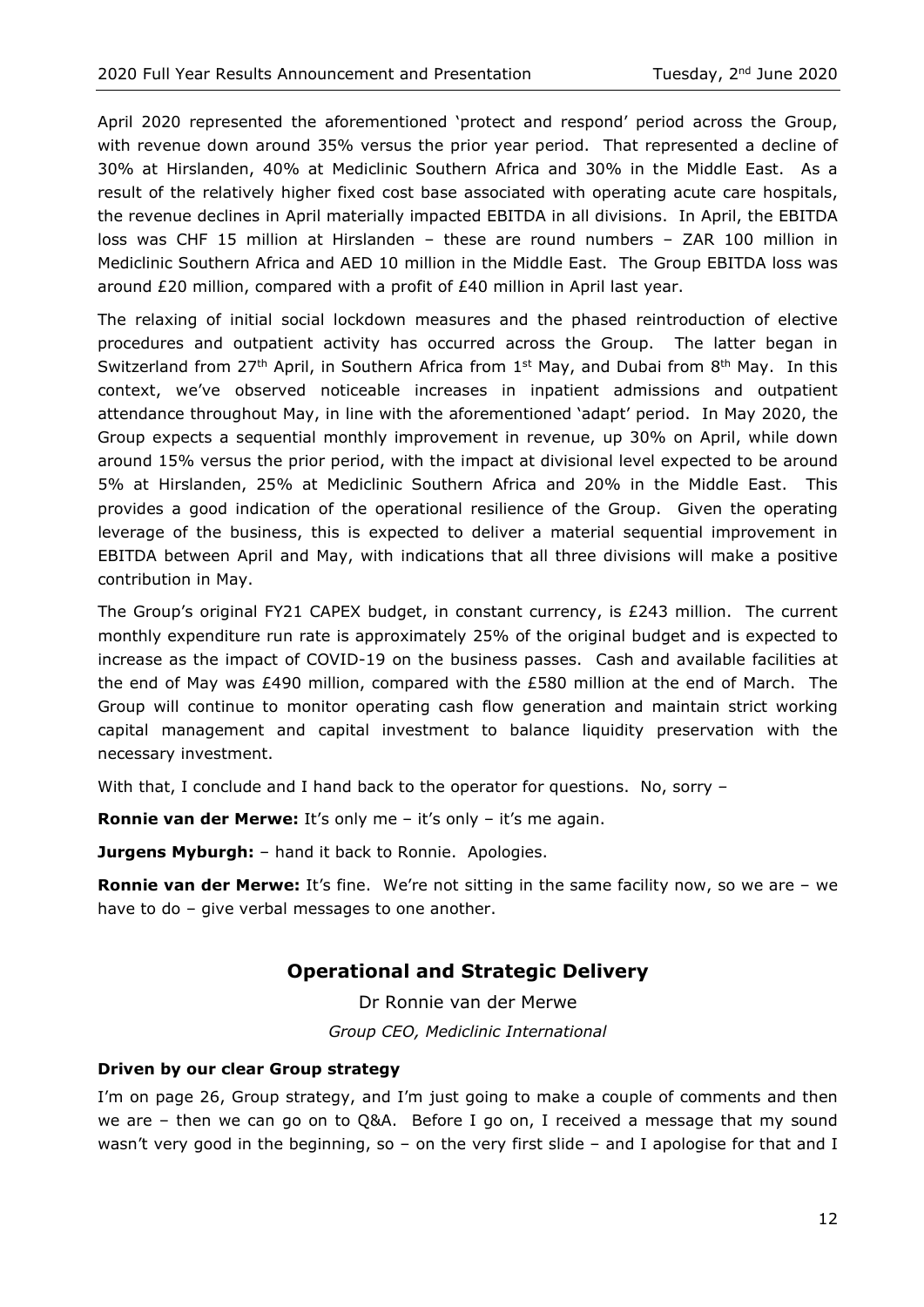– and I really hope and trust that the sound's good now. Is it? Can I just get an indication? Yes, it seems very good.

So, thank you very much, Jurgens, for that. We're going to talk about strategy quickly. I want to come back to our strategic delivery and provide you with some colour as we look ahead now. So our long strategy strongly positions Mediclinic to take advantage of the anticipated future developments in healthcare. Some aspects of the strategy that has already been implemented have been beneficial in dealing with the pandemic, which was really very positive. The current COVID pandemic has also given us a great opportunity for stresstesting our strategy, as well as our operating model, to uncover any shortcomings. We've also learned that the pandemic has accelerated the execution of many of our strategic initiatives, which is also very positive. We are taking full advantage of this opportunity to evolve the business. We are realising further synergy – synergies across the Group and at divisional level by analysing and optimising skills and processes with the help of technology. And finally, by getting all of this right, we expect to achieve superior long-term financial returns, which is what we really aim for.

#### **Expanding across the continuum of care in support of our vision**

On slide 27, this slide brings together some of the most important aspects of our strategy. We are complementing our well-established acute care inpatient facilities by integrating across the continuum of different care settings. It reduces the problem of fragmented care and enables us to take advantage of opportunities across the broader spectrum of care delivery. Partnerships play an important role in our approach to integration. We identified four continuum-of-care domains, namely care, recover, enhance, and prevent. Partnerships, digitalisation, and innovation enable us to develop services across all four of these domains. Our focus on strengthening our already substantial advanced analytical capabilities and including our cost-efficient quality-of-care value equation strongly supports this development. This approach, together with Mediclinic's broad range of services and depth of expertise across geographies, enables Mediclinic to evolve into a fully diversified healthcare provider. We are actively doing this today, to the point of significant operational delivery during the year under review, and I'm excited about the possibilities and opportunities we are working on.

#### **Committed to sustainable development: Mediclinic's approach**

On slide 28, we as a healthcare provider are – not only strive to create value every day by providing cost-effective quality care and outstanding client experiences. We also take a broader approach to value creation by taking responsibility for the impact of – impact of our operations beyond our facilities. A formal sustainable development strategy which governs our ESG activities has been developed with these – this in mind to ensure we conserve, connect, and comply. Worthy of highlighting is the Group's target of becoming carbon neutral and having zero waste to landfill by 2050. A stretch goal for us to have, but it's important that we make progress on  $-$  in both areas over the coming years, and we have detailed plans to support these objectives.

#### **Unified approach, shared benefits**

On slide 29, we are exposed to many different healthcare models, delivery systems, regulatory frameworks, and funding models in both developing and developed markets. We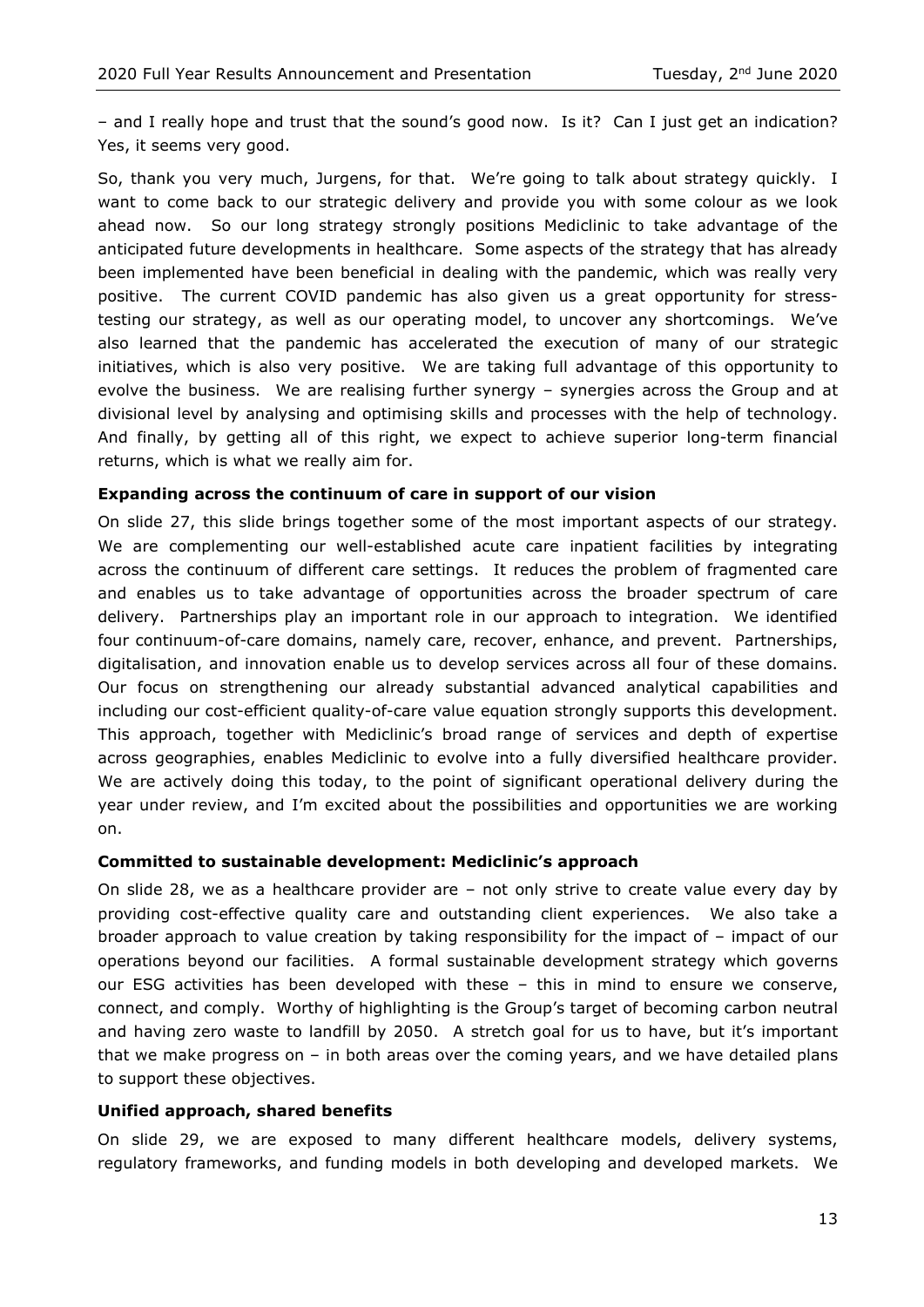provide services across a wide range of care settings in all of these markets. This enables us to have a clear view of the future of healthcare and our own strategic direction. We regard the collective skills, expertise and competencies built up over time to be of great value to the business. We are very focused on maximising this value, as well as the value of scale, by deploying the optimum operating model to improve our overall performance and value proposition.

#### **Maintaining our leading market positions: priorities for the year ahead**

And then lastly, the last slide, conclusion, slide 30. Before we hand back to the operator so we can take questions, just a summary of how we look at the year ahead, as well as our key priorities. Our first priority is COVID-19 and how we handle the pandemic. We will continue to keep our staff and doctors safe. We will continue to provide our COVID patients with quality care according to the most up-to-date clinical protocols available. Our urgent and emergency services will continue uninterrupted. We will safely reintroduce outpatient services and elective procedures, and we will keep our non-COVID patients safe. We are aware that circumstances might change rapidly and that the resolution of the pandemic may not be a linear process. It might necessitate navigating peaks spread over an extended period or in rapid succession. However, Mediclinic is established and agile, and we now have a clear understanding of the pandemic. We are realistic about the challenges we face, and we are ready for the opportunities that may result. We will continue to execute against our Group strategy as we reform for the new post-pandemic healthcare landscape. I also expect us to accelerate several strategic initiatives in response to the pandemic. I'm very confident in our long-term Group strategy. It already enabled us to deal with this pandemic more effectively, and it positions us very well for the future.

And with that, I would like to hand over to the operator, Nadia, so we can take your questions. Thank you, Nadia.

# **Q&A**

**Operator:** Thank you. Ladies and gentlemen, we will now begin the question-and-answer session. As a reminder, if you wish to ask a question please press star and one on your telephone keypad and wait for your name to be announced.

The first question comes from the line of Catherine Cunningham from JP Morgan. Please ask your question.

**Catherine Cunningham (JP Morgan):** Hello. Thanks for the presentation, guys. Just a few questions from me. So firstly, in the Middle East, could you just give us a sense of how many doctors you have employed in the last quarter? Again in the Middle East, you know, we continue to read reports of expats leaving the region. Could you maybe give us a comment on what you expect the impacts of this will be in the medium term?

Then in Switzerland, when it comes to the resumption of elective procedures, we just wanted to know whether this is across the board, or has it been a more narrow set of procedures that has resumed.

And then finally, in South Africa you mentioned that negotiations are still ongoing with government in terms of regulations and contracting proposals. Could you just give us an idea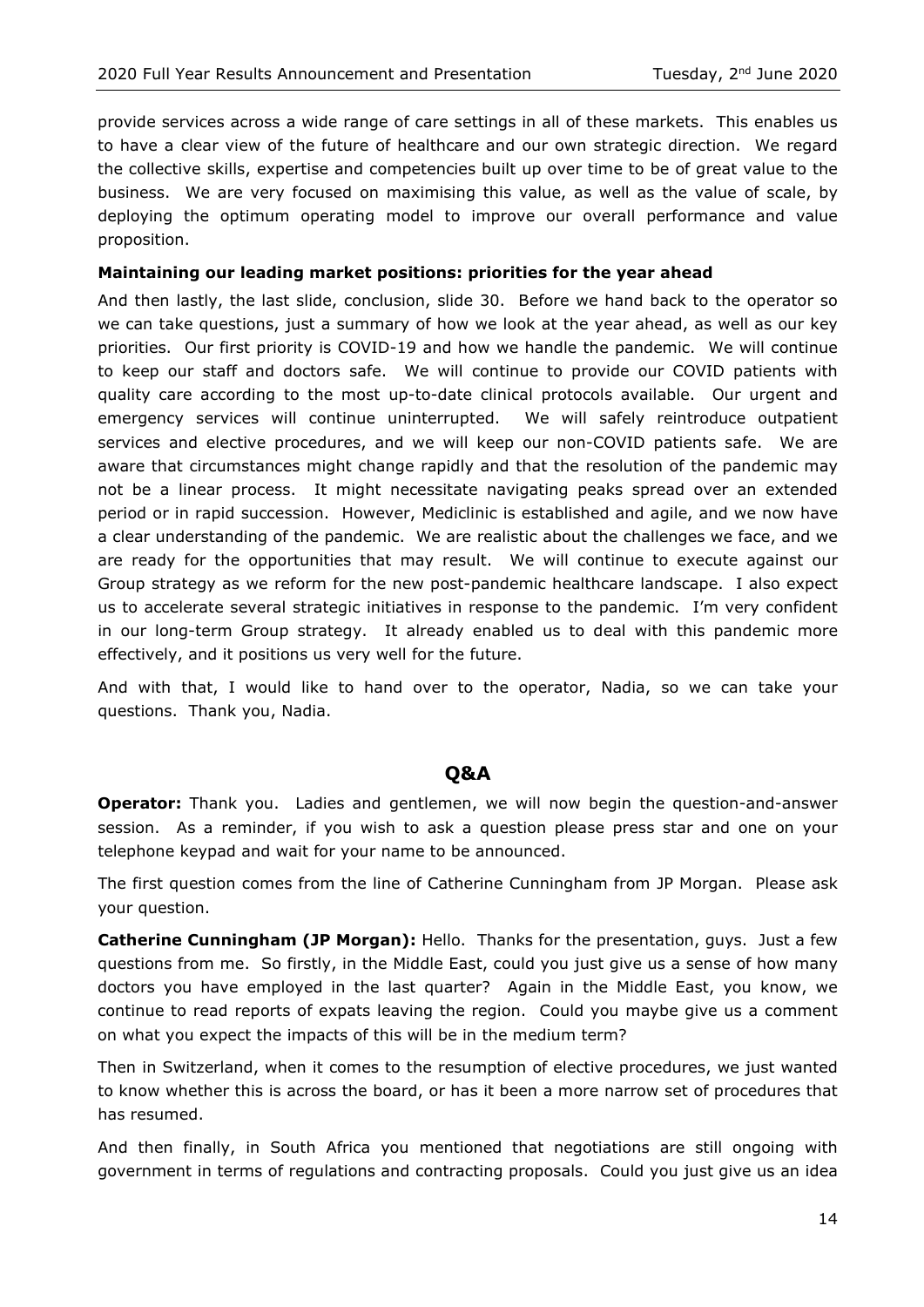of how far down the line you are with this and when you expect to have clarity, and how and to what extent public sector patients taken on will be reimbursed?

**Ronnie van der Merwe:** Thank you very much. I didn't get the first question very well, there was a bit of a problem with the sound. Jurgens, did you hear that question well?

**Jurgens Myburgh:** Yeah. Catherine, good morning. On the number of doctors, I mean, we – we don't report on the number of doctors that we – that we employ every quarter, but what we can say is that we continue to build momentum in  $-$  what  $-$  the expansion that we're doing at Airport Road, resourcing that; the expansion that's taking place at Parkview, resourcing that; the dynamic building at City hospital and resourcing that. So it has not been a concern for us in the last quarter. In fact, it's quite the opposite.

And then in terms of expats, I think we have to be alive to the situation of the potentially changing demographic in that environment and the agility that we have to act and react with to be able to maintain our business model. And that's our reality. It's also, by the way - you know, it's part of the broader picture that leads into the thinking or the calculation around the impairment as well. But I think it's something that we've taken cognisance of, but it's something that we'll have to continue to monitor from a business model perspective.

**Ronnie van der Merwe:** Great. Thanks, Jurgens. Thank you. On Switzerland, the pick-up of elective work is across the board. It's not in one particular area; it's across all our different disciplines that we offer over there in Switzerland.

In South Africa negotiations are under way. As I said earlier today as well, we engage constructively at both national and provincial level with government, and we will continue to do so. These negotiations are  $-$  can be  $-$  can be tough. They have to also  $-$  negotiations also have to take place with doctors, or agreement reached with doctors, with radiologists, with laboratory companies, as well as with other medical disciplines. So it's ongoing. That's all I can say at the moment, and we don't have an agreement yet.

**Catherine Cunningham:** Okay. Thanks very much.

**Operator:** Thank you. The next question comes from the line of Kane Slutzkin from UBS. Please ask your question.

**Kane Slutzkin (UBS):** Thanks. Morning, gents. Firstly, Jurgens, in the past you've spoken of sort of fixed versus variable cost component being a sort of case of a third, a third and a third. I think that's the way you put it. Just interested to understand how this has played out so far, particularly in sort of April/May, and I ask this with specific reference to what seems to be relatively well-contained cash burn in the period post the period end – you know, April/May.

And then just on the UAE, I mean, you've taken the impairment, of course, and you still seem quite confident on the longer-term story. And I appreciate the outlook is rather uncertain. How should we be thinking about the progression though? I mean, the – if one thinks about we were sort of double-digit revenue growth and high single-digit, now we're sort of mid single-digit. I mean, is there sort of a run rate we could – you could sort of point us to over the next maybe two years, or is it just too uncertain? Just wanting to see if we can get any guidance on that.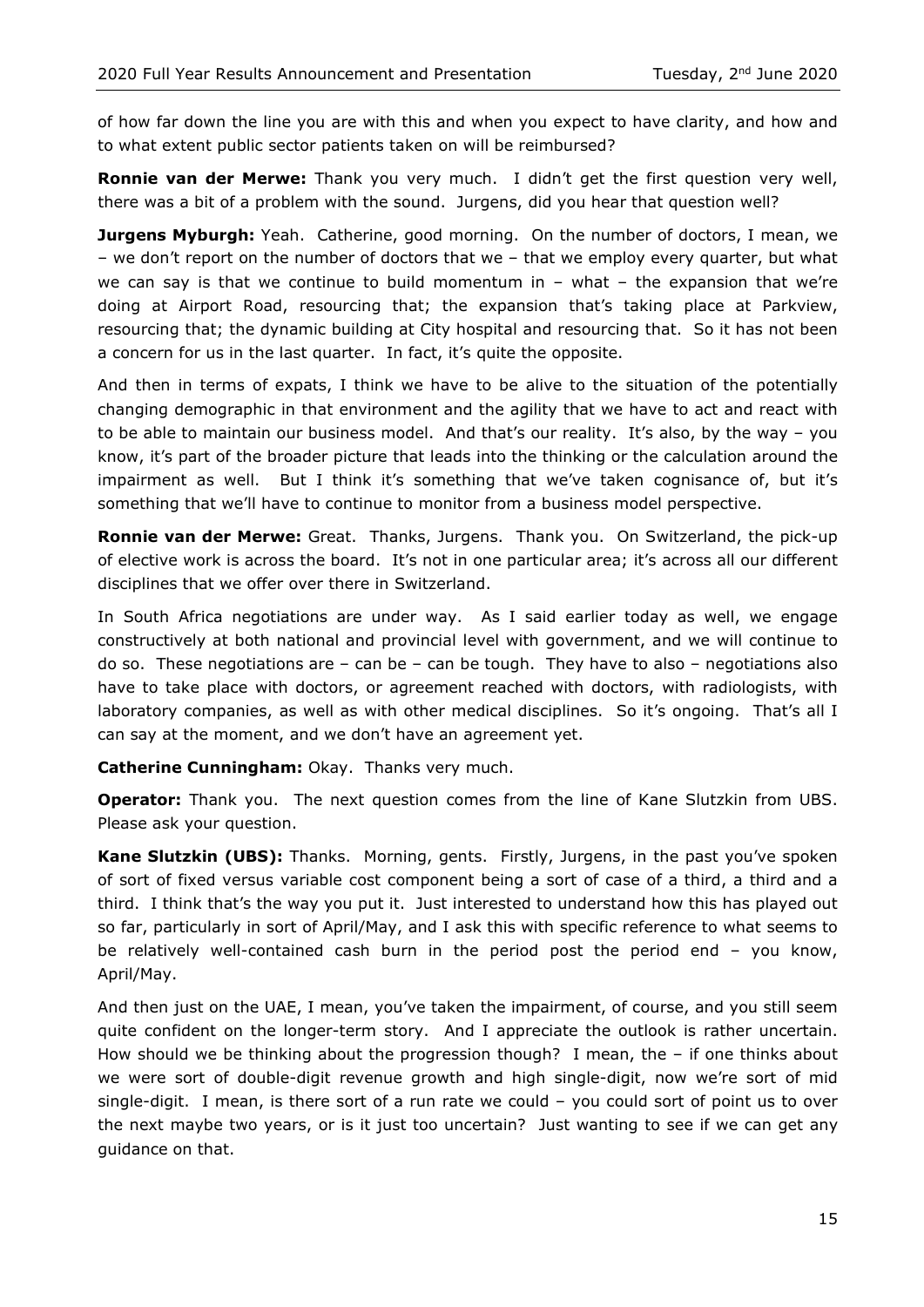And then, maybe just finally, on Switzerland, obviously a lot has been made about outmigration over the past sort of year or two. You've obviously had a decent period now to [inaudible] that; obviously COVID maybe just creates a bit of issues, but, you know, in the past you spoke about the need to get better at it and to become more profitable at it, as well as on the basic work. Could you maybe just comment where you guys are on that, where profitability is relative to maybe where you ultimately would like it to be? And, you know, to what extent are you even seeing opportunities to backfill the sort of inpatient side? Thanks.

**Jurgens Myburgh:** Thank you, Kane. Good morning. So, yeah, let's start with fixed versus variable. I think the most helpful slide there would be the final one that we gave you, that really contrasts and compares April to May. And if you look at the revenue performance of the three divisions and the business relative to prior year, and the indication that we're giving around the EBITDA-positive contribution in May versus where we were in April, it probably provides you reasonably good indication of the breakeven of the business. And so I would say that, you know, it's in - it's somewhere in the sphere of between those two months. But in terms of cash, I think the important aspect of cash is not just obviously the operating profit and operating cash flow of the business, but then with that goes working capital management and the management of our – of our CAPEX as well. And, as I indicated, you know, the measures that we've taken around our CAPEX, which is – which is currently running at 25% of our originally budgeted – you know, budgeted number, working capital management has been very, very strong. We had really good collections in the Middle East in April, you know, and then – and then the measures that we took around the dividend, we will – which we will continue to review, measures that we've taken around salary increases – I think we've been – we've been proactive and prudent in managing that cash position, and it's something that we'll – as I said earlier, that we will continue to do in a dynamic way throughout the year. I think it's a really important number for us, and so managing that cash balance and that liquidity position is a number-one financial priority, you know, across the Group.

Then in terms of the UAE, as I said earlier, you know, I think the goodwill relates to the – to the Al Noor combination, you know. Since then we have sought to integrate the businesses, which we've done over the four-year period, to align the businesses from an operational and – from an operational perspective, as well. We've now got into business where we're really agile, and it's been proved out in the – in the current COVID crisis, the agility with which the team have handled this and the – and the strength with – of the relationship with government and regulatory authorities has come out as well. And the summary of that is that, in my opinion, I think we have a good business in a tough environment, but we have to recognise that and we – and we have.

And so I think it's difficult, Kane, to credibly give you medium-term guidance, but it's fair to say that we've moderated it on the back of the economic weakness that we're seeing in that region. I don't think you can underestimate the impacts of a lower oil price, as well. You know, so it's not just COVID; it's not just, you know, expats. I think it's a combination of factors, but don't underestimate the impact of oil as well. And we've taken that into account in moderating our view of the – of the medium-term prospects for the business. But, you know, if the question is are we still – are we still looking to improve our margins, absolutely yes. Are we looking for a better trajectory? Absolutely, we are. And the team are – and the team are committed to that.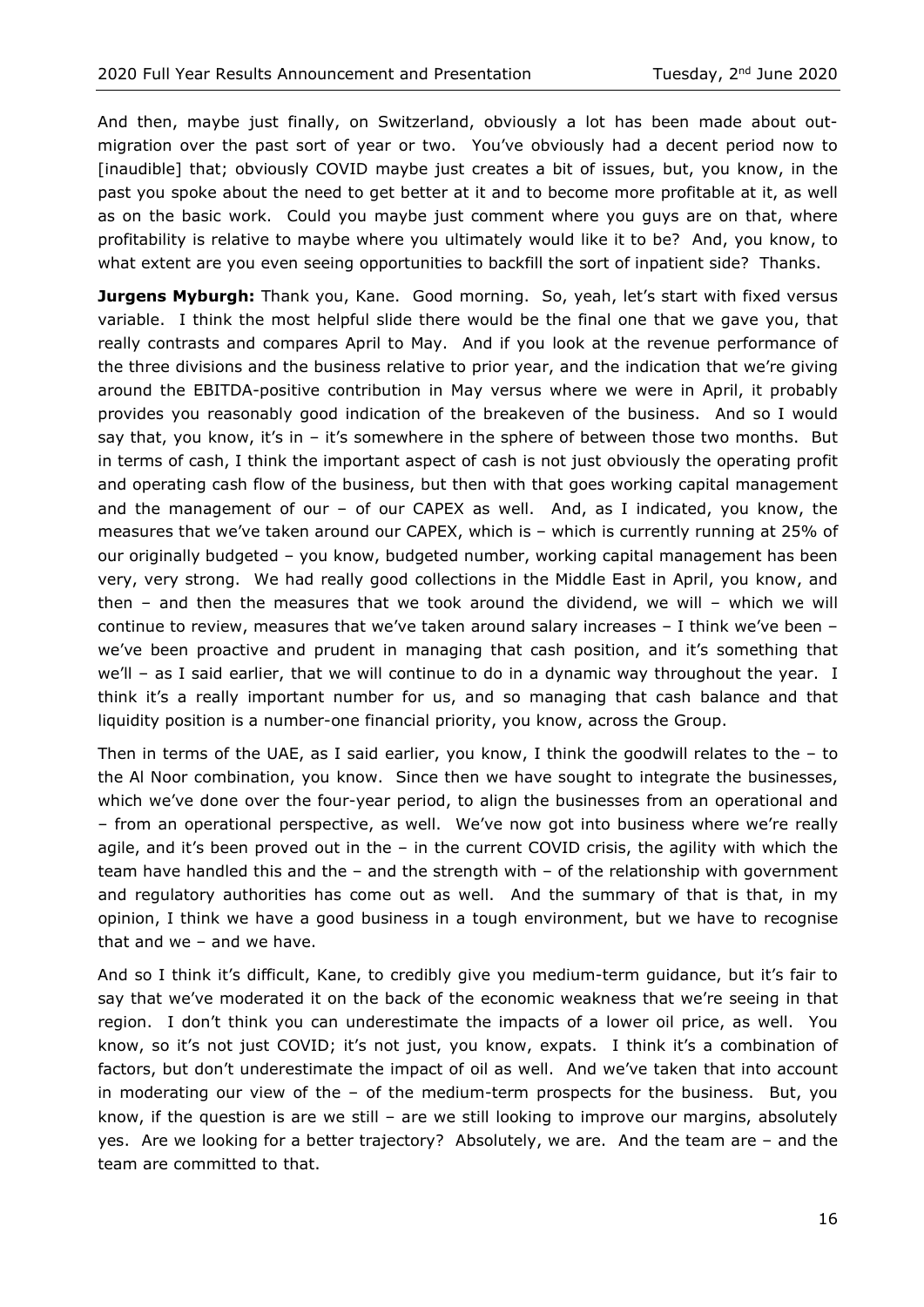#### **Kane Slutzkin:** Okay.

**Jurgens Myburgh:** On - Kane, on your question on out-migration, I think Ronnie indicated earlier the way that we were adapting the business and adapting to the regulatory changes. Some of the key changes here is firstly, on the revenue side, you know, building out day surgery facilities to be able to do out-migrated work at  $a - at a$  lower cost and at improved profitability, but also the backfilling of inpatient admissions, which really means that we've taken share. And, as I said, in the first quarter of this calendar year we saw low single-digit volume growth, which is – which is an encouraging piece for us, because this would've been the first quarter that we have a like-for-like comparison in our inpatient business. And so that's an encouraging data point for us. In terms of profitability, what we have managed is our staff component, but also our procurement, and continue to make – to achieve savings from a procurement perspective as well. And I think those, in combination, are putting us in a better place, but it continues both in terms of our referral patterns as well as our cost management. That's a work in progress and it's something that the team are very committed to as well.

**Kane Slutzkin:** All right. Thanks, gents.

**Operator:** Thank you. The next question comes from the line of Victoria Lambert from Bank of America. Please ask your question.

**Victoria Lambert (Bank of America):** Hi. Three questions from me, please. The first one is just about your entry into Saudi Arabia, having done your write-down in the – in the Middle East business for, you know, weaker macro and more competition. I'm just trying to understand what factors are then leading you guys to want to enter Saudi. You know, they're also impacted by a weaker oil price and are also seeing some expats leave the region, and there is more competition – you know, it is, like, an area where a lot of the UAE hospitals are expanding into.

And my second question is about occupancy. What was the level in South Africa in April?

And then my third question is just on the pick-up in May. Which areas specifically were driving this? Was it mostly emergency services? Thanks.

**Ronnie van der Merwe:** Thank you very much for that. Jurgens, will you do the second one? I'll start with the first one, Saudi Arabia.

So, as part of our growth strategy, we've always said we are looking at countries and territories close – in close proximity to the countries in which we already are. We also talked about incremental growth and going in small, which is what we prefer to do. This contract that we now have in Saudi Arabia is with a very, very strong partner over there, the Al Murjan Group. It's a very well-known and well-established group and it gives us the opportunity to get – and this is a management contract, so we're going to be – we're developing the hospital and we're going to be managing the hospital for them. So we - it's  $a - it's a - it's a very$ good way in which to get to understand and know the Saudi market. And for that – for us, it's a very strong entry. We also think that, although the economy – there is an economical downswing at the moment in that region, that will also not last forever. And we are looking at all sorts of opportunities at the moment, so we just thought that this is a great way in which to get to understand the Saudi market better and together with a local partner there.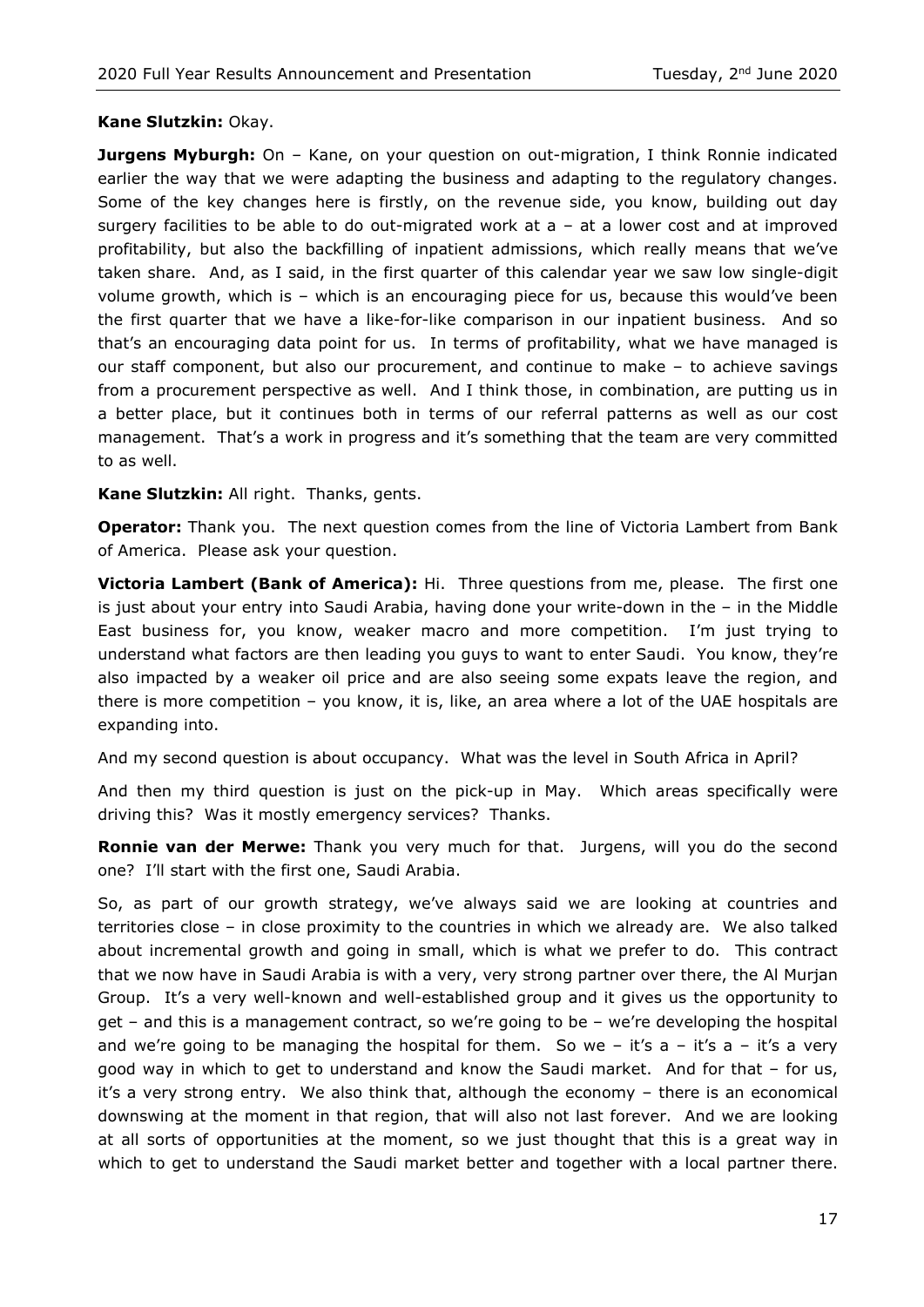So that's Saudi Arabia, and that's our view. We are also looking at other territories and we will continue to look for opportunities.

#### Jurgens?

**Jurgens Myburgh:** Thank you, Ronnie. Hi Victoria. I think - we don't break out occupancies for April and May. What we have given you, on page 24 of the presentation, is a very clear indication of how revenue and profitability has behaved over that period. And so, if you look at the revenue performance of the business, down 35% relative to last year this time, at 30%, 40% and 30% across the three divisions, and then you – and then you look at the uptick of that in May, again relative to last year, but relative to itself up around 35%. So I guess you can – you can calculate from there, but that provides I think a really good indication of the activity within the hospitals.

**Ronnie van der Merwe:** Okay, thank you. And then, just on the May pick-up, the areas of what – where did the pick-up lie. Now, in the – in Switzerland, we – the entire business picked back up again. In South Africa and the UAE, I think the best way to describe it is there was urgent care that wasn't delivered because patients were afraid to go to hospital, so they postponed their urgent care, so obviously that has been coming back. And then a third – a big portion of any elective work has been started up again, especially in South Africa. It's not – it's not entirely where we were, as indicated by Jurgens, but there has been quite a good pick-up. It does concern some specialties, so some specialties are more – picking up quicker, whereas others will take longer, but it doesn't really – it doesn't really matter how we split it up. It – the trend is that of a gradual improvement, and that's what's important.

Then the other thing is we – what we also look at is in UAE we've seen quite a lot of contracts with government in terms of how we deal with COVID cases, and that obviously has been of great help to us over there. Elective surgery hasn't really picked up very strongly, although I'd like to add that we are having – some of our hospitals have been dedicated as non-COVID hospitals, and in those hospitals we are actually starting to pick up quite nicely on elective work.

#### **Victoria Lambert:** Great. Thank you.

**Operator:** Thank you. The next question comes from the line of Steph Erasmus from Avior Capital. Please ask your question.

#### **Steph Erasmus (Avior Capital):** Morning, everybody. Can everybody hear me?

**Ronnie van der Merwe:** We can. Not very well, but we can.

**Steph Erasmus:** Okay. Just a couple of questions from my side, please. Just in terms of Spire, you took another impairment there. Just if you could maybe give us an idea of what the longer-term plan is there. Are you still considering investing further in Spire?

Then, just covenants pre- and post-IFRS 16. What do those look like?

And then in South Africa, in terms of servicing of public patients, you know, what are the risks around working capital there? I mean, I would imagine your payment terms there wouldn't be so favourable in terms of how quickly the government would pay you.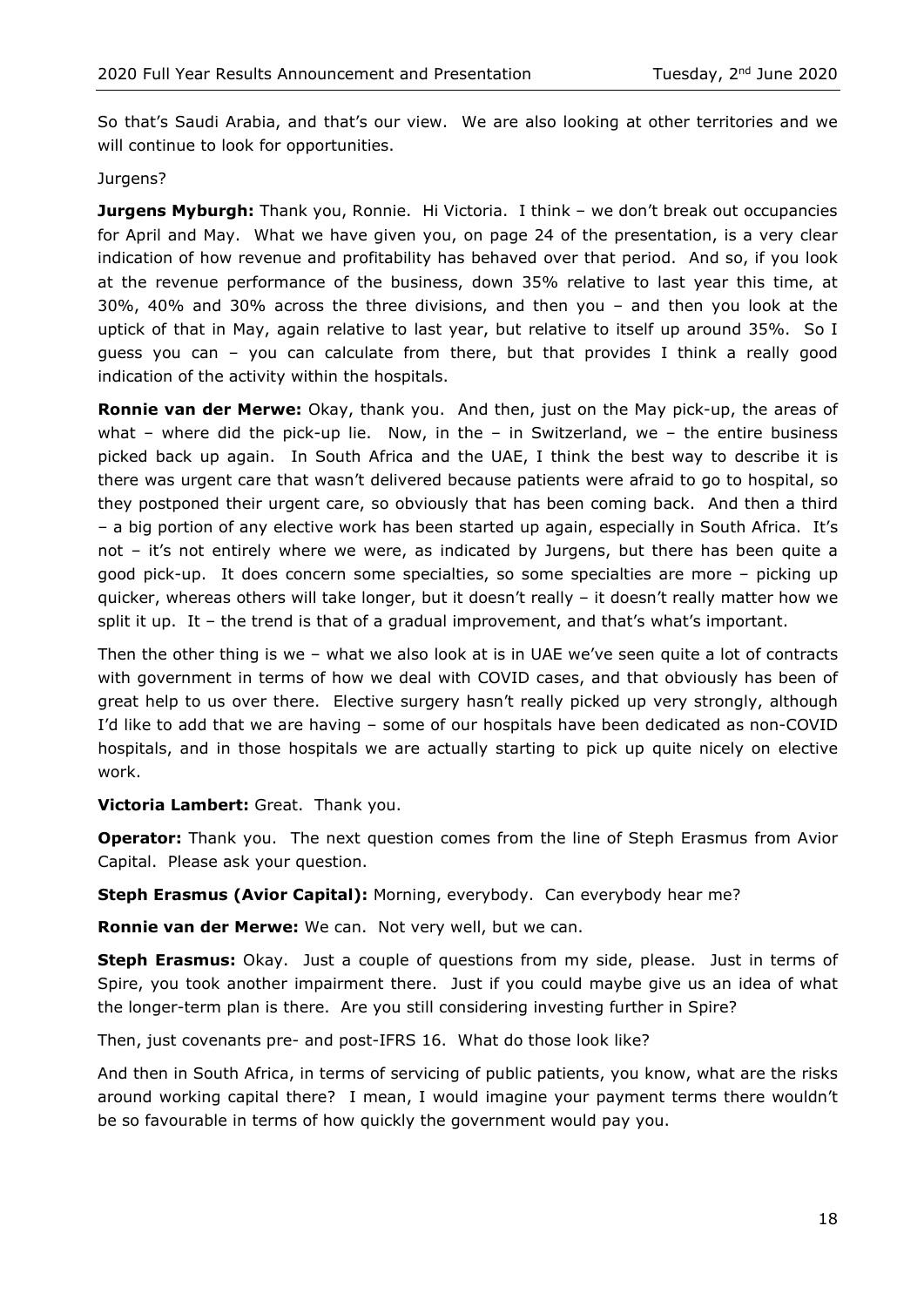And then just lastly on the UAE, I see taxation-wise there's some talk again of taxation being introduced – a corporate tax – into the UAE, so just maybe comment around the risks that that poses to the remaining goodwill that's on the balance sheet in UAE.

**Ronnie van der Merwe:** Okay. So I'll do Spire and – I'll do one and three. Jurgens, you can do two and four. Spire, we are – we like the UK market. We think it's a good market. It's a good company, it's well-run. We support the strategy, we support the management team, and we are at this stage a supportive shareholder of Spire.

Jurgens, the – on covenants?

**Jurgens Myburgh:** Steph, good morning. Yes, on covenants, it - the covenants are IFRSagnostic, and so there's no - there's no adjustment that takes place and so there's - it doesn't – it doesn't affect any of the – any of the compliance. They call it frozen GAAP, and so the covenants are measured on frozen GAAP.

While I've - while I've got the microphone, just on the UAE, you will see in our annual report we've given you some sensitivity – a sensitivity analysis, as we always do, with respect to – with respect to how we think about the discount rate, [inaudible] growth rate and the cash flows as well.

**Ronnie van der Merwe:** On South Africa and public patients – sorry, Jurgens, are you done? Okay. Sorry. Public patients in South Africa, we haven't seen any public patients as yet. We're busy negotiating with government. We work very constructively with the authorities on various levels and various initiatives. And as I mentioned earlier today, we do not at the moment have any agreement yet.

**Steph Erasmus:** All right. Thank you.

**Operator:** Thank you. The next question comes from the line of [inaudible] from AXA. Please ask your question.

#### **Speaker:** Hello?

**Ronnie van der Merwe:** Hello? Hello. Carry on.

**Speaker:** Good morning. Thank you for the presentation. Just couple of questions. So the first question, on FY21 trading update. So when do you anticipate the revenue or occupancies to normalise in each region?

And the second question, you have mentioned that revenue will be down 5% in Hirslanden, 25% in South Africa, 20% in Middle East in May 2020. So how much of the decline you can attribute to COVID-19, especially 20% decline in the Middle East?

And the – another question is on CAPEX. So you have said, in FY21, currently the expenditure run rate is 10% of the budget in Switzerland, 25% of the budget in SA and 40% of the budget in UAE. Could you please elaborate the reason for the difference in run rate in each geography?

And just one question on Middle East. So, in your last call, you mentioned that you are looking for COVID-19 rental relief in some of its hospitals other than Parkview and City, so could you perhaps share an update in this regard?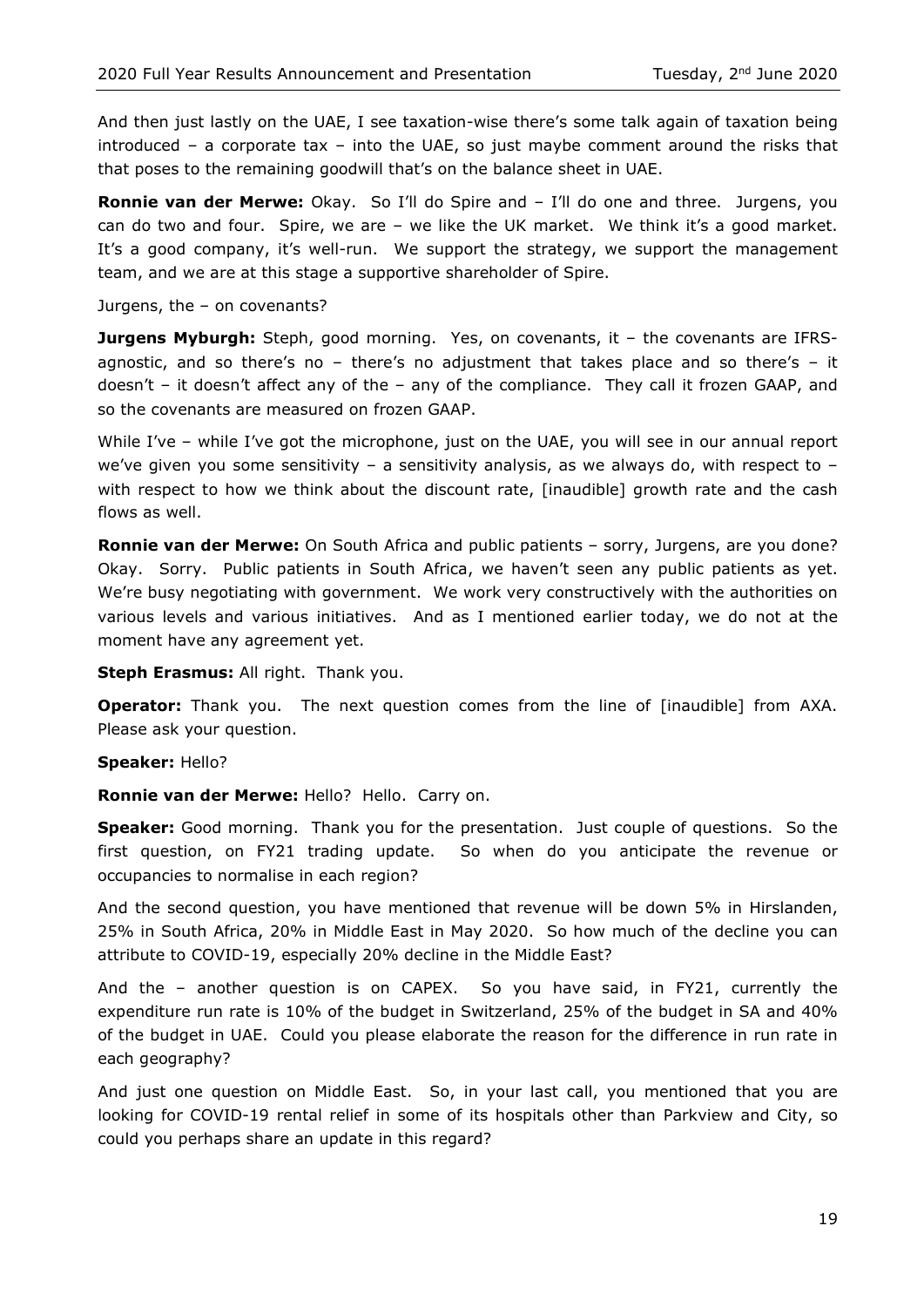And the last question – last question [inaudible] on South Africa, so how many COVID-19 patients you have treated so far, where the geographies are split, especially in Western Cape? Thank you.

**Ronnie van der Merwe:** [Inaudible]. I think you do one, two, three, four. I'll do the last one.

**Jurgens Myburgh:** Anita<sup>[?]</sup>, thank you. I hope I got all the question. In terms of FY21 normalising, I'm  $-$  I  $-$  you know, we've given you a sense of how we  $-$  how we see the business behaving. What we've done internally is, you know, we've obviously – we've modelled – firstly, it's a geographically broad representation, and so the different businesses behave differently through different periods, and so that's important. And so in the back, we have – we have some of our people, you know, in – from a data science perspective, looking at the epidemiological models. We look at economic models, and we – and we created out of that scenarios on revenue, profitability, and liquidity. And from that, we modelled a severe impact in the first half and a gradual recovery thereafter. But there's great uncertainty with respect to that, so we're not - we're not - we're not giving guidance on FY21. What we we're going to do, which is what we've done, is given you a sense of how the business behaves in the – in the different scenarios, and we hope that that's helpful.

In terms of your second question of the revenue declines, it's extremely difficult to pinpoint exactly what percentage of the decline relates to COVID-19 and what doesn't. The only data point that I have in my head is how the business was behaving in March and February relative to how it's behaving at the moment. And so in that context and with that – with that very limited data point, I would say that the majority of what we're seeing is COVID-19-related, but it is quite difficult to comment on that, you know, because there's a haze of activity that's taking place. And so I would just say that, as I said as part of the presentation as well, what we saw in Switzerland, what we saw in the Middle East leading up to the onset of COVID-19, was good momentum across those businesses.

In terms of CAPEX – the run rate of CAPEX – I think it's important to realise that obviously we have ongoing projects in many of our businesses that are, well, either close to completion or indeed, you know, a running project. And it's very difficult to cease that kind of activity. A key example of that would be our Airport Road extension in Abu Dhabi and the creation of the cancer centre, and that has to continue. And that's part of the reason why you see the Middle East run rate at 40%. Southern Africa, as  $-$  I think the number was 25%, because we have ongoing upgrades taking place in the Southern African environment as well. So it really is about non-committed or discretionary and our ability to flex that. But as I say, it continues to be a dynamic environment that we manage relative to the operating cash flow generation of the business.

Anita, I'm sorry, I didn't  $-$  I didn't get your fourth question on COVID-19. If you  $-$  if you don't remind repeating that?

**Ronnie van der Merwe:** I will – I will – I will [inaudible] –

**Speaker:** No problem.

**Ronnie van der Merwe:** – Jurgens.

**Speaker:** Mm-hm.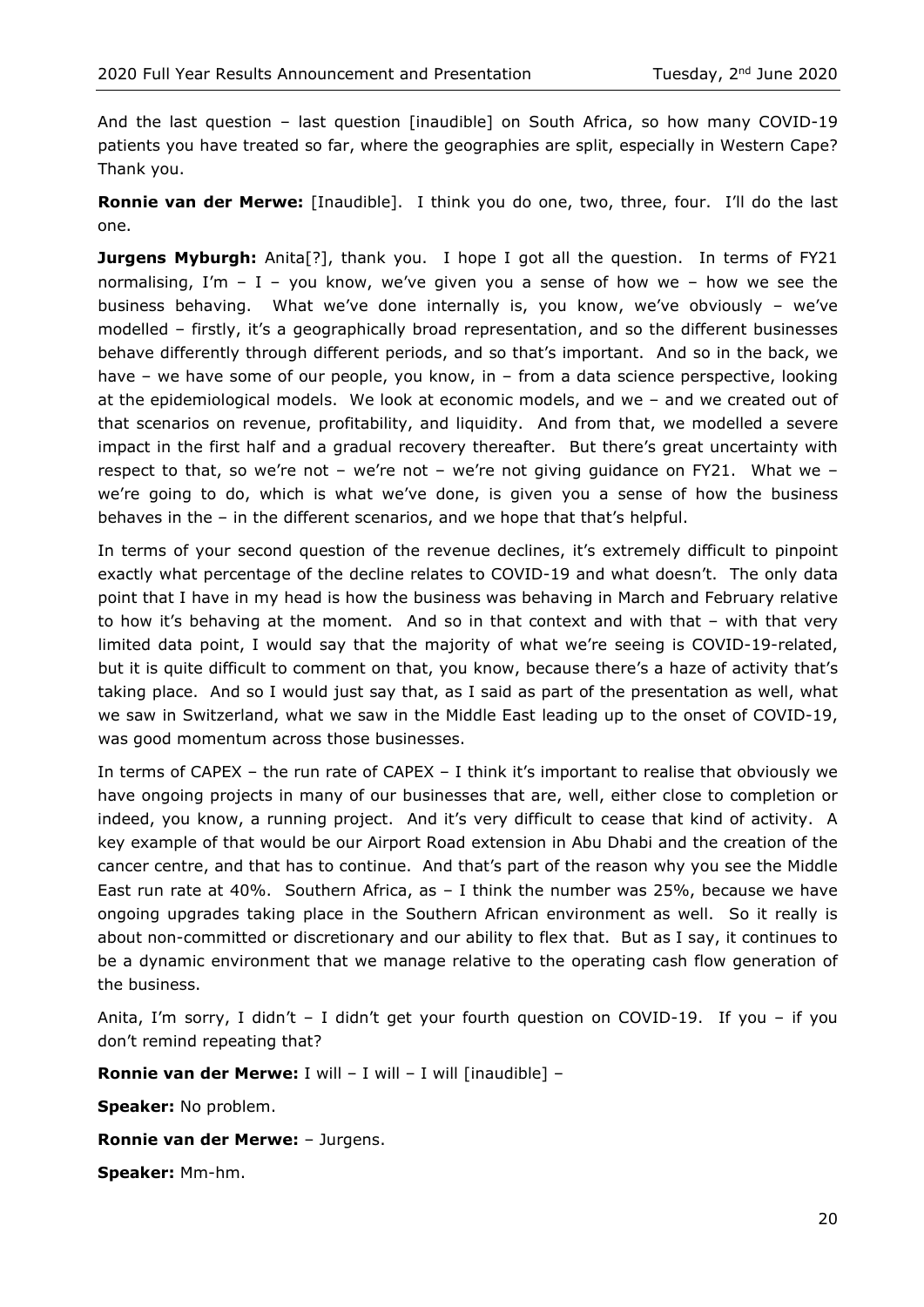#### **Ronnie van der Merwe:** Do you want to repeat the question quickly?

**Speaker:** Yes. There were two questions. The first was on UAE. I was asking that in your last call you mentioned that you are looking for COVID-19 rental relief in some of its hospitals in Middle East, so could you perhaps share an update in this regard?

And the last one was on South Africa – like, how many COVID-19 patients you have treated so far, with geographical split, especially in Western Cape.

**Ronnie van der Merwe:** Okay. I'll quickly respond, and then after that give to Jurgens to talk about the rental relief. If you talk about number of cases, we don't split them out because we're not allowed to in the UAE and therefore it's – becomes irrelevant to split it out for all the others. What I can say is currently, if you look at the number of cases we've already treated and are currently in our hospitals, most of them are in the Western Cape. We treat them – we've treated a substantial number inpatient – of inpatients, and we've also treated a substantial number of outpatient COVID patients, because in South Africa if you are COVID-positive you don't need to be quarantined. You go home; you need to self-quarantine. We've done a lot of that.

I just want to add to your second question which you've asked, what – which part of the drop in revenue was attributable to COVID. What we saw in April was lockdown effect. Was not COVID effect, was lockdown effect. What we see in May is a recovery from lockdown, but now having to deal with both COVID and elective cases, and that's what – that's the – that's another dynamic that we are looking at.

Jurgens, on the rentals?

**Jurgens Myburgh:** Yeah. Anita, we're still in negotiations and in discussions. Nothing significant that really is going to change any of the numbers at this stage, but it is an ongoing discussion taking place in the Middle East.

**Speaker:** Okay. Thank you. Sorry, just – can I just ask two follow-up questions? So my first question was on normalisation in each region. So is it fair to assume that in Switzerland normalisation will happen sooner than other geographies?

**Ronnie van der Merwe:** That's –

**Jurgens Myburgh:** It's possible.

**Ronnie van der Merwe:** If there's going to be no further waves, yes.

**Speaker:** Okay. Just a last question, again the same, the – attributing the decline in revenue in each – in each region. So, Jurgens, you have – mentioning that majority of it can be attributed to the COVID-19, but my question is, if you talk about the first case that was reported, it was quite sooner in UAE, and – when you're comparing the recovery in revenue. So in Switzerland you are recovering from 30% decline to 5% decline in May, whereas in UAE you are recovering from 30% decline in April to 20% decline in May. So there hasn't been, like, much recovery that you anticipated in UAE, if you are actually attributing majority of decline to COVID-19. So I'm just –

**Ronnie van der Merwe:** So let me – let me –

**Speaker:** – I'm just –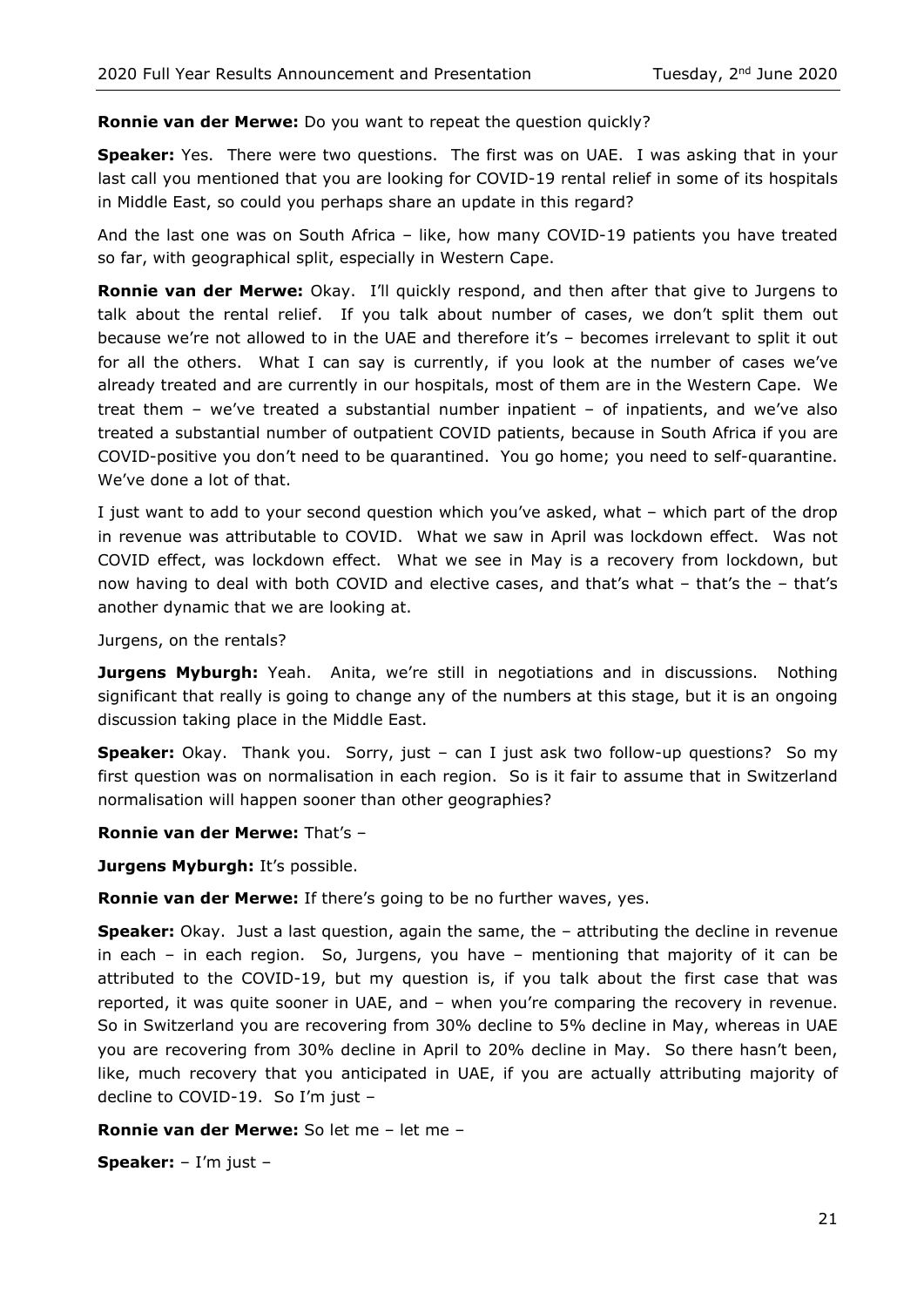**Ronnie van der Merwe:** – let me give you – let's give you a quick view. It's about –

#### **Speaker:** Mm-hm?

**Ronnie van der Merwe:** – first – the first effect is lockdown, okay? Then lockdowns get lifted and then we start with our activities again. I'm taking about elective activities. The next thing that needs to be borne in mind is the peak and the intensity of the waves. So in Switzerland the wave peaked, but it was much less intense than what we thought and is now passed. There's no more – there's very little COVID activity going on in Switzerland. But in South Africa and in the UAE, we are in the wave and we're not sure where the peak will be. So while you are busy ramping up towards a peak, there will be business interruptions. There's absolutely no doubt about that, and I hope that clarifies that matter.

**Speaker:** Okay. Thank you.

**Operator:** Thank you. And the final question comes from the line Catherine Cunningham from JP Morgan. Please ask your question.

**Catherine Cunningham:** Hi there. Just one more from me. Just in South Africa, just wanted to know are there currently any explicit guidelines around whether or not you can take electives and where we sit in lockdown? So what I'm trying to get at is, if say we go back to level five lockdown, does that impact significantly your ability to do electives, or is that more like a self-imposed thing?

**Ronnie van der Merwe:** Good question. So, initially when we had lock level five, we – you know, all elective surgery was stopped. That was an imperative, it had to be done. I think you need to look at it from both ways. If that happens again, we will have to stop elective again. Whether it will happen, we're not – you know, it's impossible to predict. But there's another aspect that can interrupt business, and that's what I alluded to just in the previous question. And that is, if we are to free up resources to look at COVID patients, we obviously have to slow down on our elective work, because we only have X number of people who can do all the work. And so the effect is twofold: it's either strict lockdown with termination of or suspension of elective work, versus dealing with a big caseload of COVID and therefore having to calibrate how many elective work procedures you can do at any given time, together with a caseload of COVID. And that's something that's – it's a moving target. It changes all the time, and we keep a very close eye on that.

**Catherine Cunningham:** And is it sort of like specifically delineated in any kind of like regulation or guidance from government that says if you go to level X, that you are or are not allowed to do electives?

**Ronnie van der Merwe:** Well, no – it's not explicitly regulated, no. But it's – you know, it's par for the course. I think if you – if you're sitting in very, very strict lockdown where people are not allowed to move around and there's a huge caseload of COVID then, you know, you just can't do elective work.

You – I'll give you another example. In the UAE, elective work is allowed, but in some of our hospitals we don't have any elective work at the moment because we are focusing on the – treating all the COVID patients and the public doesn't want to go to the doctor, they don't – they don't want to go to the hospitals, because they're afraid they're going to get – going to get contaminated. So even if elective surgery is allowed, if there are no patients, we can't do